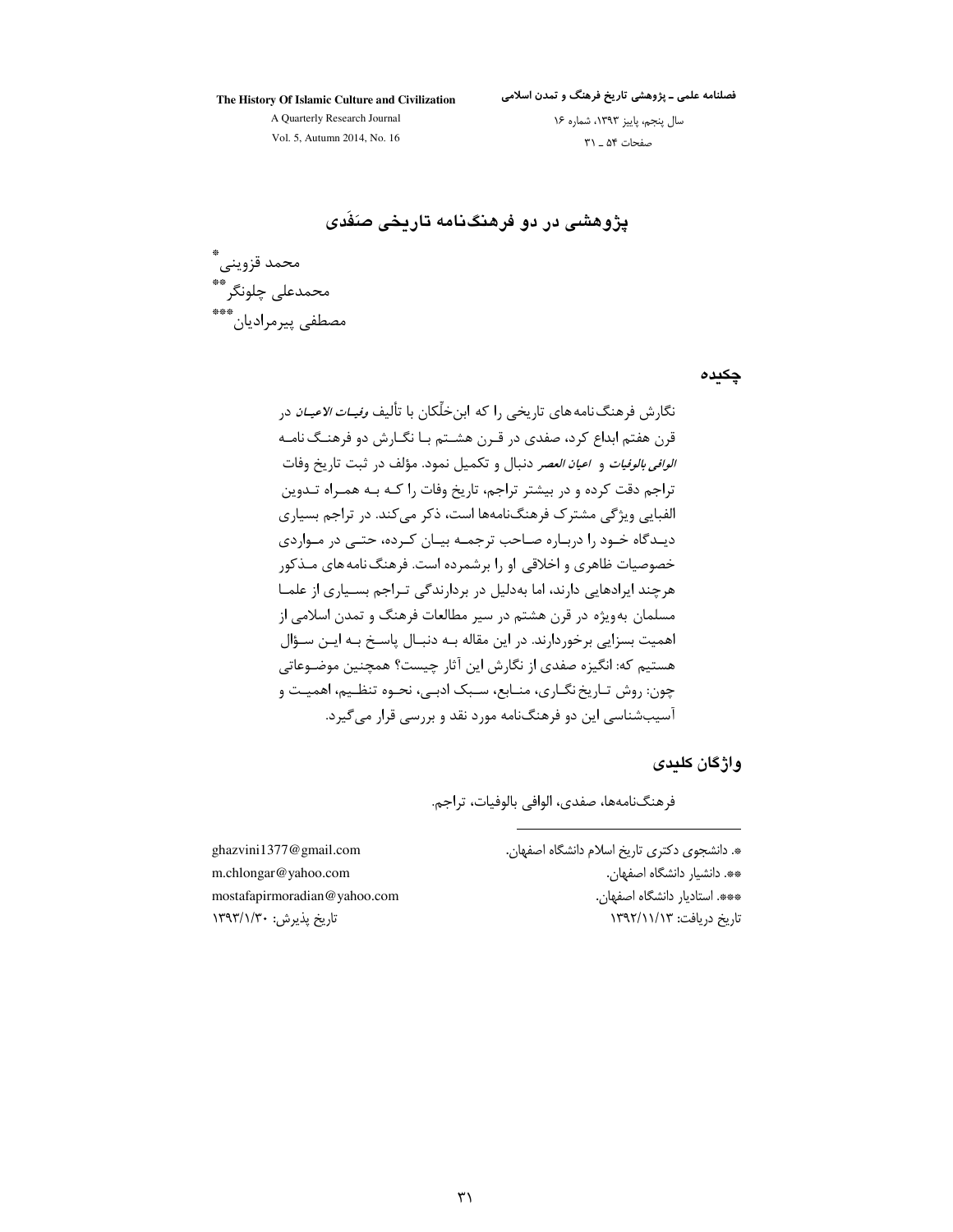#### طرح مسئله

فرهنگ نامههای تاریخی یکی از انواع تاریخ نگاری است کـه معلومـات تـاریخی و فرهنگـی در ذیـل تراجم مضبوط در این قبیل آثار به شکل الفبایی تنظیم گردیده است. همزمان با شـکل گیـری دولـت ممالیک و بعد از ویرانی مراکز علمی و تمدنی ایران و عراق و خصوصاً بعد از سقوط بغـداد و بــه تبــع آن سقوط خلافت عباسی به سال ۶۵۶ ه به دست مغول و انتقال مرکز علم و فرهنگ اسـلامی بـه شام و مصر، از اواسط قرن هفتم هجری به بعد شاهد ظهور و رونق این نوع تـاریخ نگـاری در قلمـرو ممالیک می باشیم. به نظر می رسد که به دلیل تعدّد و تکثر لایههای طبقات و نسل هـای اعیـان بـلاد اسلامی در اثر دور شدن از عصر نخستین اسلامی و نیاز به دسترسی آسان به تراجم مشاهیر، بعضبی از نویسندگان و مورخان این دوره را به فکر تألیف این دست از آثار انداخت. آنها با مراجعه بـه تـراجم وفيات مشهور در كتب تاريخ عمومي، محلي، انساب و به خصوص كتب طبقـات، بـه نگـارش تـراجم همه اعیان مسلمان فعال در عرصه های مختلف زندگی در یک اثر به شیوه تـدوین و تنظـیم الفبـایی دست زدند. پیشگام این مورخـان یـاقوت حمـوي (۶۲۶ ه) مؤلـف *معجـم الادبـا* و از همـه مهـم ّتـر اب<sub>ا</sub> خلِّکا<sub>ا</sub> ٫ (۶۸۱ هـ) نویسنده فرهنگ نامه تاریخی مشهور *وَفَیات الاعیان* است کـه اثـر وی سرمشــق فرهنگنامههای بعدی نگاشته شده در قلمرو ممالیک یعنی شام و مصر گردید.

صفدی ازجمله افرادی است که فرهنگ نامـه اخیرالـذکر را سرمشــق و الگــوی خـود قــرار داده و فرهنگنامههای مستقل و عظیم خود را نوشت. در حقیقت وی بـا تـألیف فرهنـگ<code>نامـه</code> پـرحجم و عمومي *الوافي بالوفيات*، (بزرگترين فرهنگ نامه تاريخي) و *اعصان العصـر*، حركـت مهمـي را كـه ابن خلکان آغاز کرده بود، تکمیل نمود.

در این مقاله به معرفی و بررسی این دو اثر صفدی پرداخته می شود.

#### يىشىنە تحقىق

پژوهش مستقلی تحـت عنـوان ایـن مقالـه کـه تمـام زوایـا موضـوع را در برگرفتـه باشـد، تـاکنون صورت نگرفته است و تنها مقاله «صفدی شرححالiویس معاصران خود» به زبـان انگلیسـی منــدرج در مجموعه (Historiography of the Mamluks (1986) به شکل روایی ـ تحلیلی بـه بررسـی فرهنگ نامه *اعیان العصر* پرداخته است. دونالد لیتل مؤلف مقاله عمدتاً بـه اهمیـت و منــابع ایــن اثــر اشاره کرده است و از ورود به مباحث مرتبط دیگر و همچنین فرهنگ نامه تاریخی عام صفدی پرهیـز کرده است. مقاله «درآمدی بر فرهنگ نامههـای اسـلامی» بـه زبـان انگلیسـی منـدرج در مجموعـه The Muslim world, volume 36, 53-65 (1973) از طريف خالـدي نيـز تنهـا در چنـد سـطر بـه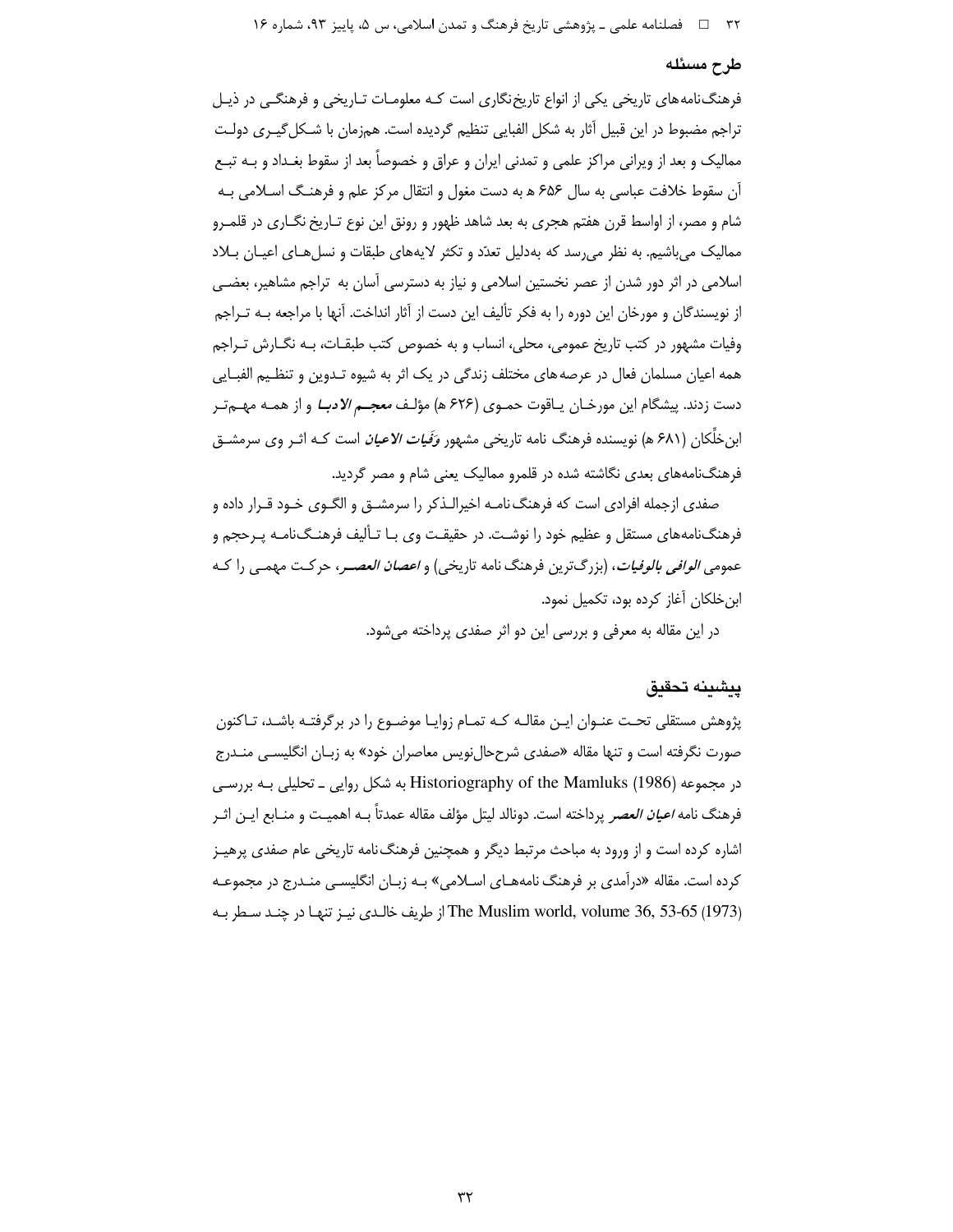پژوهشی در دو فرهنگنامه تاریخی صَفَدی  $\Box$  ۳۳

انگیزه و روش صفدی در نگارش فرهنگ نامهاش *الوافی بالوفیات* اشاره می کنـد و ازآنجاکـه در طـی ایـن مقاله کوتاه، فرهنگ نامههای متعددی را مورد پژوهش قرار داده است، مطالعـه و تحقیــق او دربــاره *الــوافی بالوفیات* تنها در چند سطر است و مضافاً اینکه فرهنگ نامه دیگـر صـفدی *اعیــان العصــر* را مـدنظر قــرار نمی دهد. مرتضی اسعدی در مقاله خود «وفیات الاعیان نخستین فرهنگ زندگینامه» مندرج در مجلـه ادبستان شماره سی و نه (۱۳۷۱) از *الوافی* بهعنوان فرهنگنامهای که کار ابن خلکان را سرمشق خود قرار داد، به شکل گذرا یاد می کند. مقاله «اعیان العصر» مندرج در فرهنگ آثار ایرانی اسلامی از علی بهرامیان به شکل مختصر اما با دیدی انتقادی به مطالعه اثر مذکور پرداخته است. همچنین برخـی از منابع ادبیات عرب و تاریخ به فرهنگنامههای صفدی توجه کردهاند.

جرجي زيدان در كتاب *تاريخ الادب اللغة العربيه* و عبدالرحمن عطيـه در *موســوعة المصــادر و المراجع* به معرفي و نقد *الوافي بالوفيات* خصوصاً از بعد ادبي پرداخته اند. عبدالستار الحلــوجي نيــز از کسانی است که در کتاب *التراجم فی تراث العربی* … به شکل روایـی ـــ تحلیلـی بـه بررسـی و تبیـین *الوافي بالوفيات* اشاره مي كند. در پايان به مقدمه مازن عبدالقادر محقق كتـاب *اعيــان العصــر* اشــاره می کنیم. وی در این مقدمه موضوعات متعددی مانند: موضوع کتاب، روش صفدی، منـابع، جایگـاه و اهمیت کتاب و … را مورد بررسی و کنکاش قرار داده است. آثار مذکور و بعضی آثـار دیگـر بـا همـه سودمندی و مطالب مفیـدی کـه ارائـه دادهانـد، فاقـد عمـق لازم در مطالعـه موضـوع|نـد و از تتبـع شایستهای برخوردار نیستند. به علاوه هر دو فرهنگ<code>نامه</code> صفدی را هــمزمـان و خصوصـاً بــه شــکل تطبیقی مورد مطالعه قرار ندادهاند. دید انتقادی هم در بعضی از این آثار دیده نمی شود.

پژوهش حاضر تلاش می،نماید ضمن استفاده از فواید تحقیقات گذشته، نقایص آنها را برطرف نمایـد و با یک دید جدید، فرهنگنامههای تاریخی صفدی را ضمن یک مقاله و بهطور جامع بررسی نماید.

## تعریف فرهنگنامههای تاریخی و ارتباط آنها با تاریخ

فرهنگنامهها کتبی است که اطلاعات تاریخی در ذیل نام افـراد آمـده و بـه ترتیـب الفبـایی تنظـیم شدهاند که *معجم الادبا* یاقوت حموی و *وَفَیات الاعیان* ابن خلِّکان <sup>۱</sup> از آن جملهاند.

عنایت به تراجم اعیان و مشاهیر عرصههای گوناگون سیاسی، علمی و فرهنگـی از برجســتهتـرین و مهمترین کارکردهای علم تاریخ است. روزنتال با تعریفی که از تاریخ ارائه میدهد،<sup>۲</sup> فن تراجمنویســی را

۱. سجادی و عالجزاده، *تاریخ نگاری در اسلام*، ص۱۴۳؛ قس: عبدالغنی حسن، *التراجم و السی*ر، ص ۴۰. ۲. وصف ادبی اعمالی که بر انسان خواه افراد یا گروهها وارد شده است و در سیر تحول و تطـور گـروه یـا فـردی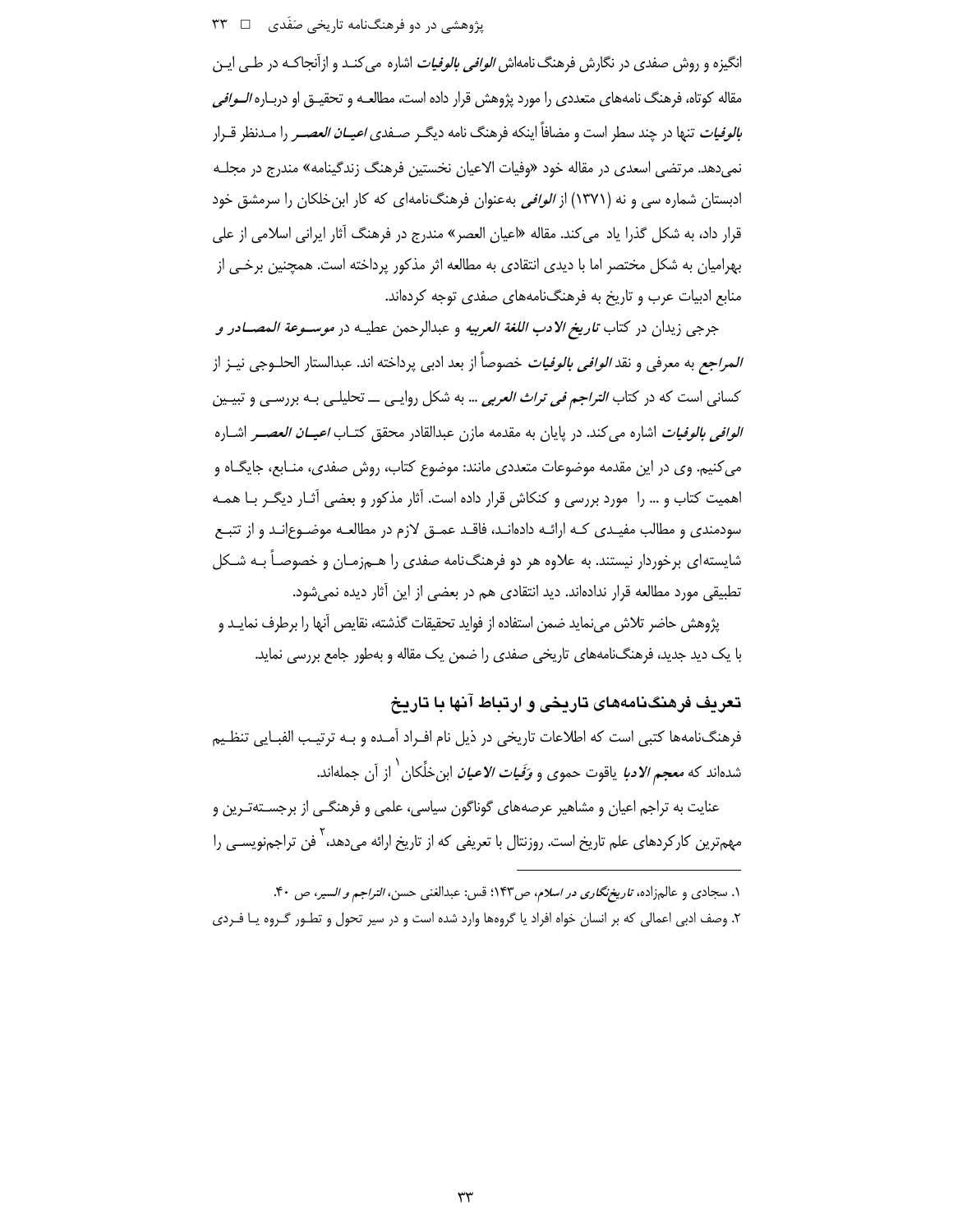۳۴ فصلنامه علمي ـ پژوهشي تاريخ فرهنگ و تمدن اسلامي، س ۵، پاييز ۹۳، شماره ۱۶ بخشی از تاریخ معرفی می کند و از نظر او بسیاری از مسـلمانان تـاریخ را تقریبـاً متـرادف بـا تـراجم می دانند. ` سخاوی مؤلف یکی از بزرگترین فرهنگنامههای تاریخی معتقد است که تـاریخ بـهعنـوان یک اصطلاح فنی باید ابتدا به زندگی و شرح احـوال اعیـان و بزرگـان بیـردازد و آنگـاه بـه وقـایع و حوادث. <sup>۲</sup> همو بر این باور است که هر کس ترجمه مسلمانی را بنگارد، همانند این است که او را زنده کرده است و هر کس تاریخ او را بخواند او را زیارت کرده و هر کس او را زنده کند، «فکأنّمـا أحیـاء الناس جميعاً.» ۖ بين تاريخ و علم التراجم ارتباط نزديک و بسياري است. الحلوجي مورخ معاصر مصر و .<br>متخصص در فرهنگ نامهها، تاریخ و تراجم نویسی را دو روی یک سکّه میداند. اولی یعنی تاریخ بـه حوادث از خلال افراد می پردازد؛ درحالی که دومی تاریخ را خود افراد می بیند و تـأثیر ایـن افـراد را بـر ۔<br>تاریخ بررسی میکند. <sup>۴</sup>

مؤید رابطه تنگاتنگ تراجم با تاریخ عنوان بعضی کتابها و تعابیری است که برخبی نویسـندگان آنها درباره فرهنگiامه خود به کار بردهاند. مثلاً خطیب بغدادی (۴۶۳ ه) اثرش را کـه دربـاره تــراجم اعیان مرتبط با بغداد است *تاریخ بغداد* و ابنعساکر (۵۷۱ ه) تألیف خود را *تاریخ دمشق* نام نهادهاند.

ابنخلَّکان *وَفَیات الاعیان* را *تاریخ مختصر* نامیده است.<sup>۵</sup> صفدی (۷۶۴ ه) فرهنـگiامـه پــرحجم خود را *تاریخ کبیر* نام نهاده است.<sup>۶</sup> صفدی و معاصرش ابنشاکر سخت بـه ارتبـاط تـراجم و تـاریخ معتقـد بودند.<sup>۷</sup> سخاوی در *الاعلان* و همچنین طاش کوبریزاده (۹۶۸ ه) در *مفتاح السعادة* کتـب تـراجم (و از آن جمله فرهنگ نامه ها) را ذیل علم التواریخ قرار دادهاند.<sup>۸</sup> البته بعضی هم دانش تراجم و این دسته آثار را جـزء تاریخ نمی،دانند، اما بهعنوان یکی از منابع مهم تاریخ اسلام اهمیت آن را انکار نمی *ک*نند.<sup>۹</sup>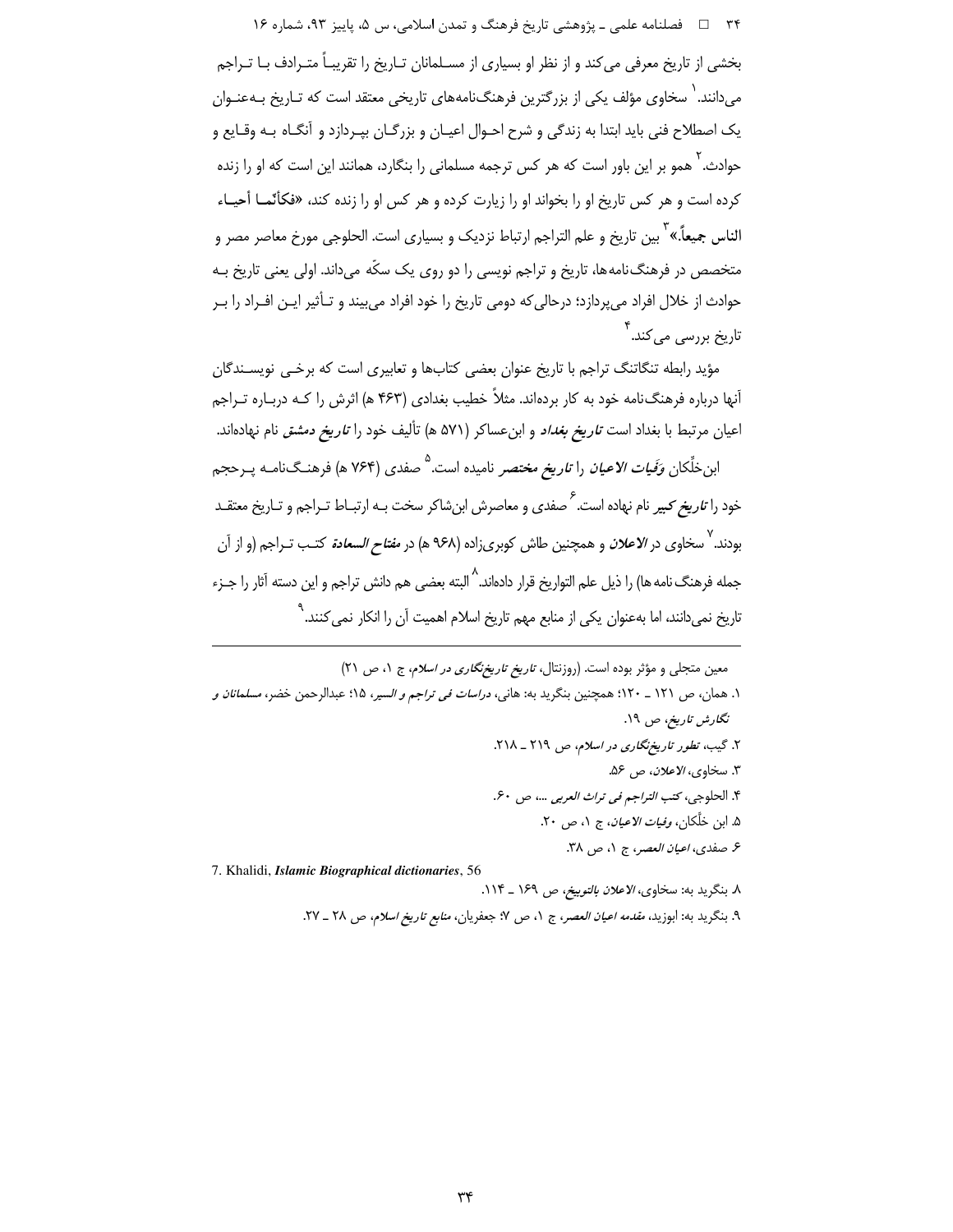### فرایند شکلگیری و ظهور فرهنگنامههای تاریخی

توجه به سیره پیامبر اسلام به عنوان «اسوه حسنه» سفارش قرآن کریم است. بـه عـلاوه ایـن سـیره منبع دوم تشریع به حساب می آمد. به همین جهت در قرون دوم و بعد از آن آثاری دربـاره سـیره آن حضرت نگاشته شد و سیرهنویسی مقدمه نگارش تراجم راویان ایـن سـیره؛ یعنـی صـحابه و تـابعین گردید و سپس به شناخت احوال ناقلان احادیث پیامبر؛ یعنی محدثان تسـرّی یافـت. زیـرا ضـرورت داشت تا نسبت به آنها شناخت حاصل شود و ثقه بودن، ارزش و جایگاه آنها معلـوم گـردد. اولـین کتـب صحابهنگاری طبقات را که به تراجم محدثان یعنبی صـحابه، تـابعین و تبـع تـابعین اختصـاص داشـت، معمربن مثني مؤلف كتاب *الصحابه*، واقدى و شاگردش ابن سعد (٢٣٠ هـ) مؤلف *طبقات الكبرى*، بخــارى (٢۵۶ هـ) نويسنده *التاريخ الكبير* و ابونعيم اصفهاني (٣٣٠ هـ) صاحب *معرفة الصحابة* نوشتند. مـدتي بعـد .<br>نگارش در این قالب به دیگر رشته های معرفت تسرّی یافت. <sup>۱</sup> از قرن سوم به بعد شاهد نگــارش تــراج<u>م</u> دیگران مانند شعرا، فقها، قاریان، مفسران و … میباشیم. برای نمونه می توان به محمد بن سلام جمعـی (۲۳۶ هـ) اشاره کرد که به نگارش اعیان غیر از صحابه، تابعین و محدثان پرداخت؛ وی در کتاب *طبقــات الشعرا*، تراجم شعرای عصر جاهلیت را آورد. <sup>۲</sup> عنایت بـه تـراجم خـاص از قـرن دوم توسـط راویـان و مورخان مسلمان با نگارش کتابهایی راجع به پیامبر(ص) و صحابه آغاز گشت و به سیره خلفا و حکـام در اعصار نخستین سرایت کرد. مدتی نیز به همین شکل بود، اما نگارش تـراجم انـدکی بعـد بـه دیگـر طبقات مانند علما، وزرا، شعرا، كتَّاب و … منتقل گرديد و موجبات ظهور فرهنگ<code>نامهها</code> را فراهم آورد. ٰ

نگارش تراجم مختلف جهان اسلام ذيل كتاب *طبقات مانند: طبقات الصحابه، طبقات المفسرين، طبقات الشعراء، طبقات الاطباء* و … تا قرن ششم هجري ادامه داشت؛ اما از اين قرن شاهد نگارش كتب طبقات بـه شكل مناقبنگاري هستيم، همانند *سيره الشافعي*. از قرن هفتم تدوين تراجم برحسب نظم الفبايي بــهجـاي ترتیب طبقاتی شکل گرفت و به این ترتیب فرهنگ نامههای تاریخی تبلور یافتند. <sup>۲</sup> بعضی بر این عقیـدهانـد که توسعه و تکثر کتب طبقات در طی قرون متمادی، جماعتی از مورخـان زبردسـت را بـه فکـر اسـتخراج ِ تراجم از كتب طبقات و غير آن انداخت و آنها اين تراجم را بهترتيب حروف الفيا تدوين كردند.<sup>0</sup>

٢. همان، ص ٢٠.

۴. اسعدی، *وفیات الاعیان نخستین فرهنگ زندگینامهای*، ص ۶۱.

۵. زيدان، ت*اريخ الادب اللغة العربيه*، ۵۰۲ \_ ۵۰۱؛ حلبي، ت*اريخ تمدن در اسلام، ص ۳۸*۱ \_ ۳۸۰.

۱. هاني، *دراسات في تراجم والسير، ص* ۱۴؛ عبدالغني حسن، *زندگينامهها*، ص ۱۹.

٣. عبدالله عنان، تراجم *اسلاميه مشرقيه و اندلسيه*، ص ٧ \_ ۶.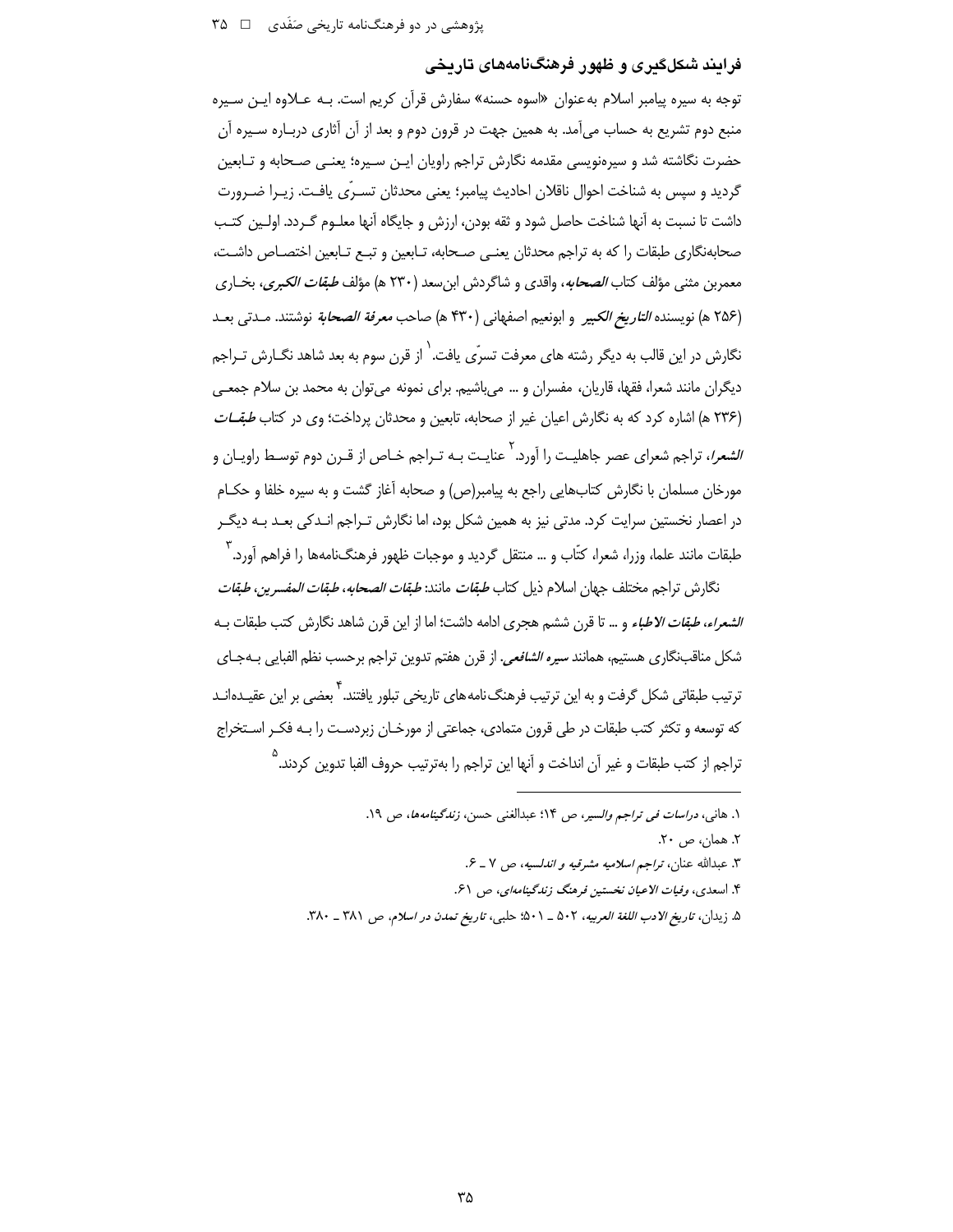#### ۳۶ فصلنامه علمي ـ پژوهشي تاريخ فرهنگ و تمدن اسلامي، س ۵، پاييز ۹۳، شماره ۱۶

مکتب تاریخ نگاری شام تحت حاکمیت دولت ممالیک خاستگاه پیدایش اولین و بلکه مهمترین فرهنگ نامه های تاریخی مانند: *وفیات الاعیان* ابن خلکان، *الوافی بالوفیات صفدی و فوات الوفیــات* ابن شاکر است. *معجم الادبا* یاقوت (۶۲۶ ه) را که در عصر ایوبی نوشته شده در زمره فرهنگ نامـههـا محسوب می کنند، اما از آنجا که مؤلف تنها به تراجم اصناف معدودی مانند: ادبا و شعرا همان گونه که از عنوان آن برمیآید، بسنده کرده و شرح حال صحابه، خلفا، سـلاطین، وزرا، امـرا و دیگـران را در نظـر نداشته، نمی توان آن را فرهنگ نامه تاریخی به معنای گسترده آن محسوب کرد.<sup>٬</sup> احتمالاً به همین دلیل است که گیب معتقد است تا پیش از فرهنگ نامه ابن خلکان برای گنجاندن تمام شخصیتهای برجسـته در تمام عرصههای فعالیت انسانی در همه بخش های جهان اسلام تلاشی صورت نگرفته بود. ٰ بـه هــر شکل نخستین فرهنگنامه تاریخی در قرن هفتم هجری با تألیف *وفیات الاعیان* اثر ابن خلکان شکل گرفت. به تعبیر بعضی ابن خلِّکان اولین مورخ مسلمان است که ترجمه را یک فـنِّ خـاصِّ قـرار داد و کتابی به شکل فرهنگنامههای عمومی نوشت.<sup>۲</sup>

## نگاهي کوتاه به شرح حال صفدي

صلاح|لدین صفدی سال ۶۹۶ ه در صَفَد از شهرهای فلسطین به دنیا آمد. پدرش از امـرای ممالیـک آن مرز و بوم بود و جایگاهش در رشد فرزند نقش مؤثری داشت. قرآن را در کودکی حفظ کرد. یدش به تربیت وی عنایت داشت. او فرزندش را از اشتغال به هر کاری بازداشت تا اینکه بیست ساله شـد و در شعر و نثر و خط به حد اعلی رسید. آنگاه برای کسب علم به شهرهای دمشق، حلـب، قــاهره و … سفر کرد. بعد از اینکه بین امرا و معاصرین خود مشهور شد، به دیوان انشا صـفد و سـپس قـاهره راه یافت و اندکی بعد کاتب سر در حلب گردید. شهرت او بین معاصرانش چنان بالا گرفت که بـه قــول ابن حجر بعضی از استادانش نزد او شاگردی می کردند. ۲ ابن تغـری بـردی وی را نویســندهای مــاهر و شاعري توانمند برشمرده است.<sup>0</sup> در زمينه شعر، فقه، نحو، تاريخ، بلاغت، حـديث و قـرآن تأليفـاتي از .<br>خود به یادگار گذاشت. صفدی خود به سُبکی گفته است که بـیش از ششصـد کتـاب نوشـته اسـت. <sup>۶</sup>

۱. جلالی و دیگران، *فرهنگ زندگینامهها*، ص ۲۳.

2. Khalidi. Islamic Biographical dictionaries, p. 55.

٣. عنان، تراجم اسلاميه مشرقيه و اندلسيه، ص ٧ \_ ٤: عبدالغني حسن، التراجم و السير، بي تا، ص ٣۶.

- ۴. ابن حجر، *الدرر الكامنه*، ج ٢، ص ٨٧.
- ۵. ابن تغري بردي، *المنهل الصافي،* ج ١١، ص ٩.

ع سبكي، *الطبقات الشافعيه الكبرى*، ج ١٠، ص ۵.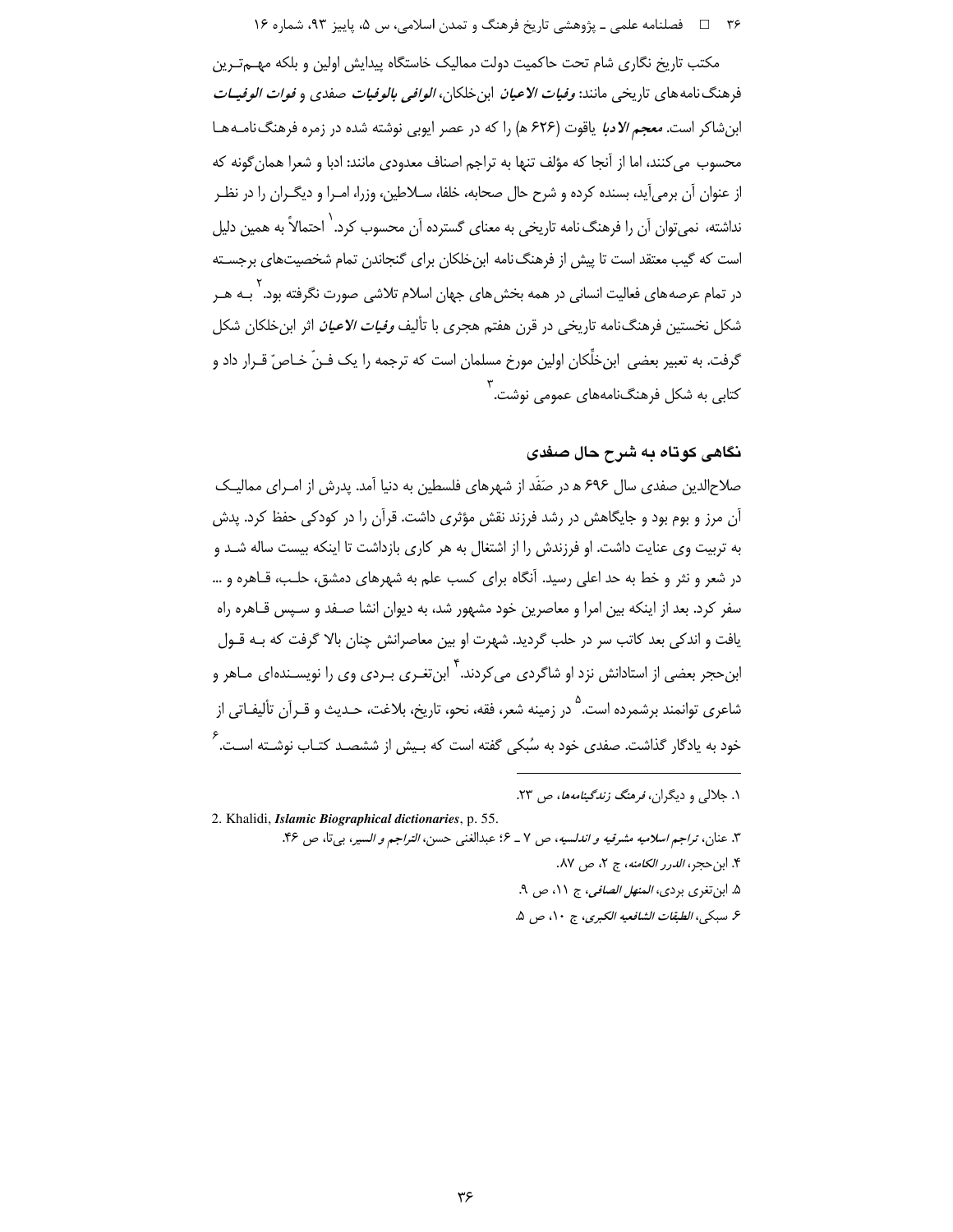پژوهشی در دو فرهنگنامه تاریخی صَفَدی ۔ □ ٣٧

هرچند این تعداد کتاب مبالغه به نظر می آید، حکایت از کثرت آثار وی دارد. او آثـار تـاریخی دیگـری مانند: فيمن حكم دمشق من *الخفا و الملوك* و *فهر الوجوه العابسه بذكر نسب الجراكسه* تأليف كرد. و سرانجام در سال ۷۶۴ ه در دمشق از دنیا رفت.

# فرهنگنامەھای تارىخى صفدى

#### الف) الوافي بالوفيات

فرهنگ نامهای با بیش از ۱۴۰۰۰ ترجمه از عهد اسلامی` تا زمان نویسنده (اواسط قرن هشتم) اسـت و سبب شهرت صفدی. به تعبیری بزرگترین فرهنگنامه عام تـاریخی بـا حـدود ۵۰ مجلـد اسـت.<sup>۲</sup> نویسنده در این کتاب تراجم تمام اعیان و نجبای زمان ماننـد: صـحابه، تـابعین، خلفـا، ملـوک، امـرا، قضات، وزرا، محدثین، قرّا، شعرا، اطبا، حکما، ادبا، عرفا و … را جمع کرده و هیچ کس را آن گونــه کــه در مقدمه آورده و از عنوان کتابش (کامل در مورد وفیات) برمیآید، از قلم نینداخته است. <sup>۲</sup> مؤلـف بـه سبب اهتمام به این اثر و نیز دانش تراجم، در مقدمه فرهنگنامه دیگـرش *اعیان العصر* آن را *تاریخ کبیر* خوانده است.<sup>۴</sup> هرچند از نگاه برخی *الوافی بالوفیات* ذیل و تکمله کتاب *وفیات الاعیان* ابنِخلکــان <sup>۵</sup> و از جهات بسیاری به آن شبیه است؛ اما این سخن، درسـت بــه نظـر نمــی٫سـد و صـفدی بــه چنــین مسئلهای اشاره نکرده و عنوان کتاب نیز بر این موضوع دلالت ندارد. گویا مؤلف خواسته فرهنگ نامـه دراز دامن خود را در مقابل فرهنگ نامـه مختصـر ابـن خلكـان (بــا ۸۵۰ ترجمـه) قـرار دهــد و چـون ابنخلکان فرهنگ نامهاش را *تاریخ مختصر* خوانده،<sup>۶</sup> صفدی فرهنگ نامه خود را *تاریخ ک*بیر نام نهاده است.<sup>۷</sup> البته شکی نیست که صفدی در این کار، کتاب ابن خلکان را سرمشق و الگو قرار داده است، با این همه قصد داشته، فرهنگنامهای کامل و مستقل در وفیات اعیان بنگارد.

۱. صفدی فرهنگنامه خود را از سال های هجرت آغاز کرده، اما به بعضی از وفیات مشهور پـیش از هجـرت نیـز اشاره داشته است. از آن جمله ترجمه همسر پیامبر اکرمﷺ، حضرت خدیجه را نیز آورده است (الحلوجی، *کتب* التراجم في تراث العربي ...، ص ١٧٠) ٢. زيدان، تاريخ الادب اللغه العربيه، ج ٣، ص ١٧۵؛ عنان، تراجم اسلاميه مشرقيه و اندلسيه، ص ١١٩. ٣. صفدي، *الوافي بالوفيات*، ج ١، ص ١٠. ۴. همو، *اعيان العصر*، ج ١، ص ٣٨. ۵. بروكلمان، ت*اريخ الادب العربي*، ج ۵ و ۶، ص ۵۵؛ اسعدي، *وفيــات الاعيــان نخســتين فرهنــگ زندگينامــهاي عــام*، ص ۶۶ \_ ۶۵. ع ابن خلكان، *وفيات الاعيان، ج ١، ص ٢٠*. ٧. صفدي، *الوافي بالوفيات*، ج ١، ص ٣٨.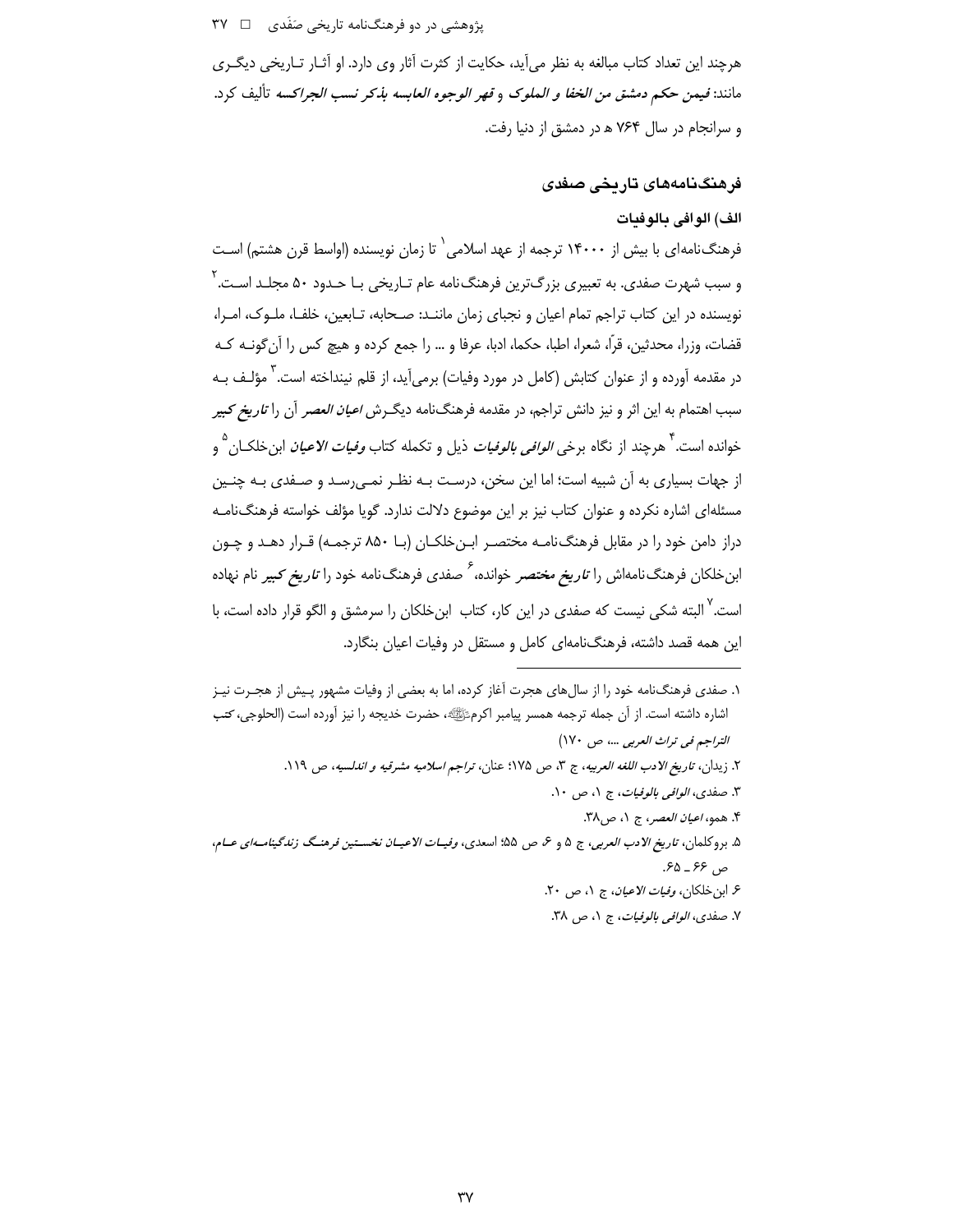۳۸ □ فصلنامه علمي ـ پژوهشي تاريخ فرهنگ و تمدن اسلامي، س ۵، پاييز ۹۳، شماره ۱۶

مؤلف در مقدمه طولانی کتاب که در باب تاریخ است، در فصـل نهـم در فوایـد تـاریخ بـا ذکـر نمونههایی اهمیت دانستن تاریخ وفیات را بر ما روشن میسازد. وی معتقد است با معرفت بـه تـاریخ وفات بزرگان دروغ شیادان برای نفع بردن از جعل موضوعات تاریخی آشکار مـی،شـود`. بـه همـین دلیل صفدی به ضبط تاریخ وفات *اعیان* در *الوافی* دقت زیادی مبـذول داشـته، بـهطـوری کـه خـود تصریح کرده است که تاریخ وفاتی را جا نگذاشته، مگر عده کمی و دلیل نیاوردن تاریخ وفات آن عده این بوده که با وجود تحقیق، تاریخ وفات آنها بر وی روشن نشده است. ۳

# ب) اعتان العصر و اعوان النصر

فرهنگ نامهای شامل حدود ۲۰۰۰ ترجمه معاصران مؤلف. در حقیقت صفدی را باید نخسـتین کسـی دانست که به نگارش تراجم معاصران خود اهمیت داد. به تعبیری او این سنت را بنا نهاد که بعضی از مورخان همانند مقریزی، ابن حجر و عبدالباسط حنفی بعد از او تراجم معاصرین خود را بنویسند.<sup>۴</sup> در ایـن فرهنگ نامه، صفدی به تراجم افرادی پرداخته که آنها را دیده و یا از آنها چیزی شنیده یا اینکه در زمـان او در دیگر بلاد میزیسته اند. او تراجم کتابش را به شعرا، ادبا، علما محدود نکرده، بلکه تراجم سـلاطین، امرا، فرماندهان سپاه، خادمان مساجد، قضات و بلکه هر آن که را نشانی داشته، ذکر کرده است.

شروع تراجم از سال ۶۹۶ ه سال تولد مؤلف تا سال ۷۶۴ سال درگذشت اوست. *اعیــان العصــر* آن گونه که شوقی ضیف تصور کرده است، <sup>۵</sup> مختصر *الوافی بالوفیات* نیسـت؛ زیــرا بــرای هــر کتــاب غايت و مزيتي است. مؤلف خود مي گويد: بعد از پايان نگارش تــاريخ مطــوّل و بــزرگ خــود *الــوافي* تصمیم گرفتم، کتابی درباره تراجم معاصرین خود بنگارم، بنابراین این کار را از سال ۶۹۶ ه که سـال تولدم بود آغاز کردم. <sup>۶</sup> اما دلایلی نشان می دهد که این اثر خلاصه الوافی نیست، مثلاً:

- ٣. همان، ص ۶.
- ۴. ابوزيد، *مقدمه اعيان العصر*، ص ٢٣.
- ۵. ضيف، عصر الدول و الامارات الشام، ص ٣٠٥.
	- ع صفدى، اعيان العصر، ج ١، ص ٣٨.

١. براي مثال صفدي نوشته است كه از اسماعيل بن عياش روايت شده كه در عراق بودم؛ محدثي نزد من آمد و گفت: فردي از خالد بن معدان حديث روايت مي كند. او را نزد من آوردند. به او گفتم چه سالي از خالـدبن معـدان حـديث نگاشتی؟ گفت: سال صدو سیزده هجری. گفتم یعنی منظورت این است که هفت سال بعد از مرگ او؛ زیرا خالد سال یکصد و شش از دنیا رفته است؟ (همان، ص ۴۵) لازم به ذکر است که سخاوی (۹۰۲) همین داستان و چند داستان ديگر را از *الوافي* اخذ و در كتاب *الاعلان بالتوييخ* خود آورده است. (بنگريد به: سخاوي، *الاعلان بالتوييخ، ص* ۹)

٢. صفدي، *الوافي بالوفيات*، ج ١، ص ۴۵.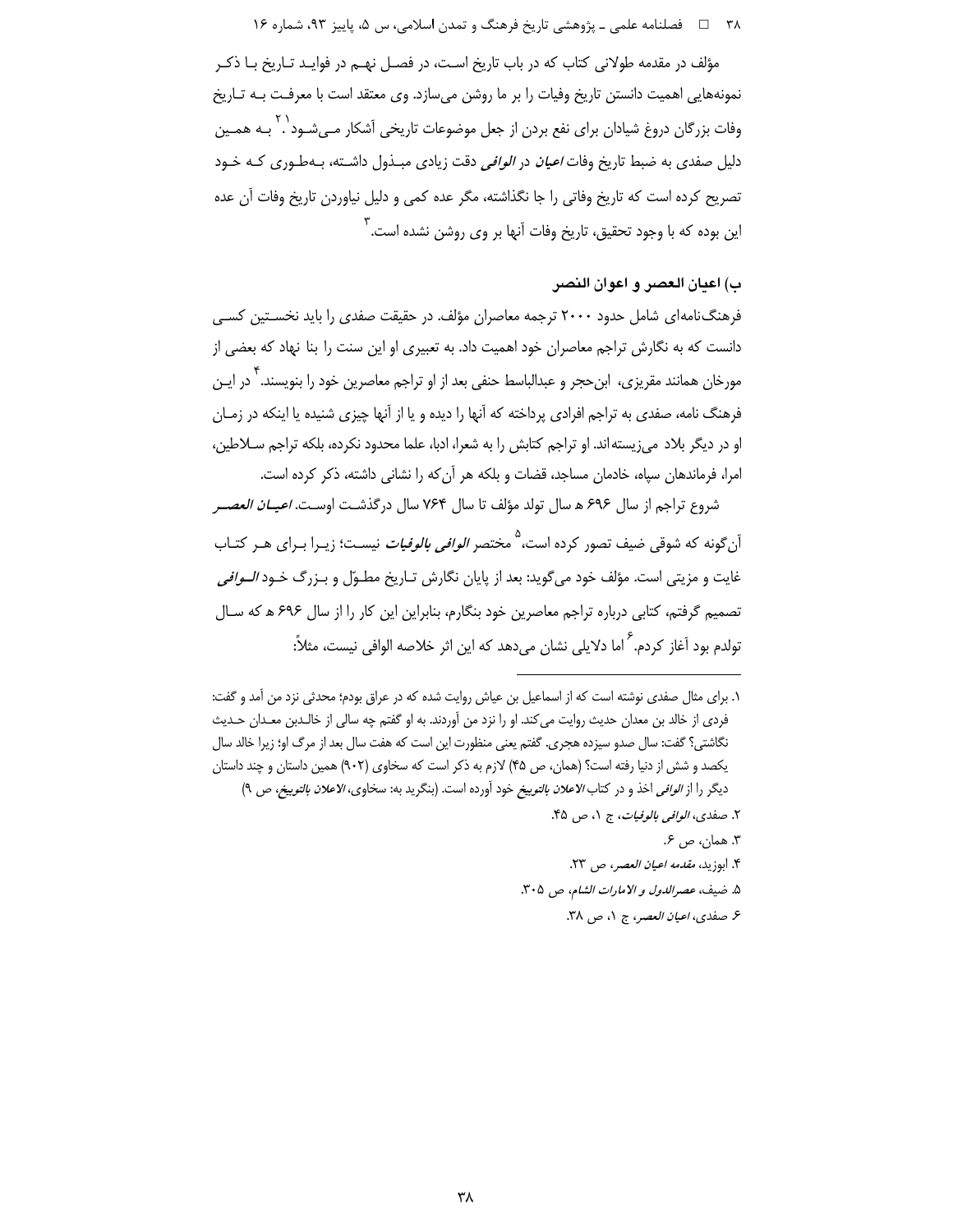یژوهشی در دو فرهنگنامه تاریخی صَفَدی ۔ 1 ۳۹

۱. در *اعبان العصر* تراجمی است که در *الوافی* ابداً بافت نمی شوند.

۲. در بسیاری از تراجم *اعیان العصر* شاهد توسّع و تفصیل هستیم و اختصـاری دیـده نمـی *شـ*ود. فؤاد سزگین معتقد است در *اعیان العصر* هیچگونه اختصاری دیده نمیشود، بلکـه در بسـیاری مـوارد ِّ تراجم اَن در مقایسه با تراجم *الوافی* مطوّل م*ی ب*اشند. <sup>(</sup>

مؤلف به ثبت تاريخ وفات قريب به اتفاق تراجم مقيد است، اما هر گاه تـاريخ دقيــق وفــات بــر او ثابت نشود جای آن را خالی می گذارد و به تُوفّی سَنَه … بسـنده مـی کنـد. بـرای مثـال ذیـل ترجمـه احمد بن عمر بن عبدالله (ترجمه شماره ١۵٧) قاضي القضات مصر در قرن هشتم همين عبارت توفي ِ سنه ... ,ا به کار برده است. <sup>۱</sup> از تراج<sub>م</sub> نادر کتاب او هم یک*ی* این است که ترجمه کسانی ,ا آورده کـه بعد از او از دنیا رفته اند، اما بیشتر ایام عمرشان با صفدی سپری شده، مانند ترجمه عبـدالله بـن سـعد ین مسعود که سال وفات وی ۷۷۱ هجری یعنی هفت سال بعد از وفات مؤلف است. آ

# انگېزه و روش صفدي در فرهنگنامهها

صفدی انگیزه تألیف فرهنگ نامه عمومی خود *الوافی بالوفیات* را «عبرت گرفتن» از اخبار گذشــتگان ِیان می کند و معتقد است که تاریخ، آینه زمان است. <sup>۴</sup> کسب عبرت از سرگذشـت دیگــران مفهـومی دینی و از توصیهها و آموزههای قرآنی است. شاید به همین جهت است کـه ایـن مسـئله قـویتـرین انگیزه در میان انگیزههای متفاوت فرهنگنامهنویسان محسوب می گردد. این نـوع نگـاه صـفدی بـه تراجم در واقع تلفيق تاريخ با دين است؛ زيرا وي براساس آيهٔ قرآني: «لَقَدْ كَـانَ فِـي قَصَصِــهِمْ عِبْـرَةً ۖ لأُولى الأَلْبَاب»، معتقد است كه در حكايات مشاهير، عبرتهايي براي اهل تفكر و انديشه است.<sup>0</sup>

انگیزه اصلی مؤلف در هر دو فرهنگ نامه یکـی اسـت؛ از نظـر صـفدی بـا درک و فهـم تـراجم می توان پلههای صعود را طی کرد و در اخبار ایشـان تسـلی و دل داری اسـت. در حقیقـت در تـراجم فرهنگنامههای وی، تاریخی مفید، دوراندیشی، موعظه، عبـرت و معرفـت اسـت. <sup>۶</sup> امـا انگیـزه فرعـی وی

- ١. ابوزيد، *مقدمه اعيان العصر*، ج ١، ص ١٣ ـ ١٢.
	- ٢. صفدى، اعيان العصر، ج ١، ص ٣٠٨.
		- ٣. همان، ج ٢، ص ٤٨١ ـ ۶٨٠.
			- ۴. همان، ج ۱، ص ۱۸.
- ۵. همو، الوافي بالوفيات، ج ١، ص ۵؛ 57 .Khalidi, *Islamic Biographical Dictionaries*, p.
	- ۶. بنگريد به: صفدي، *اعيان العصر*، ج ١، ص ٣٧.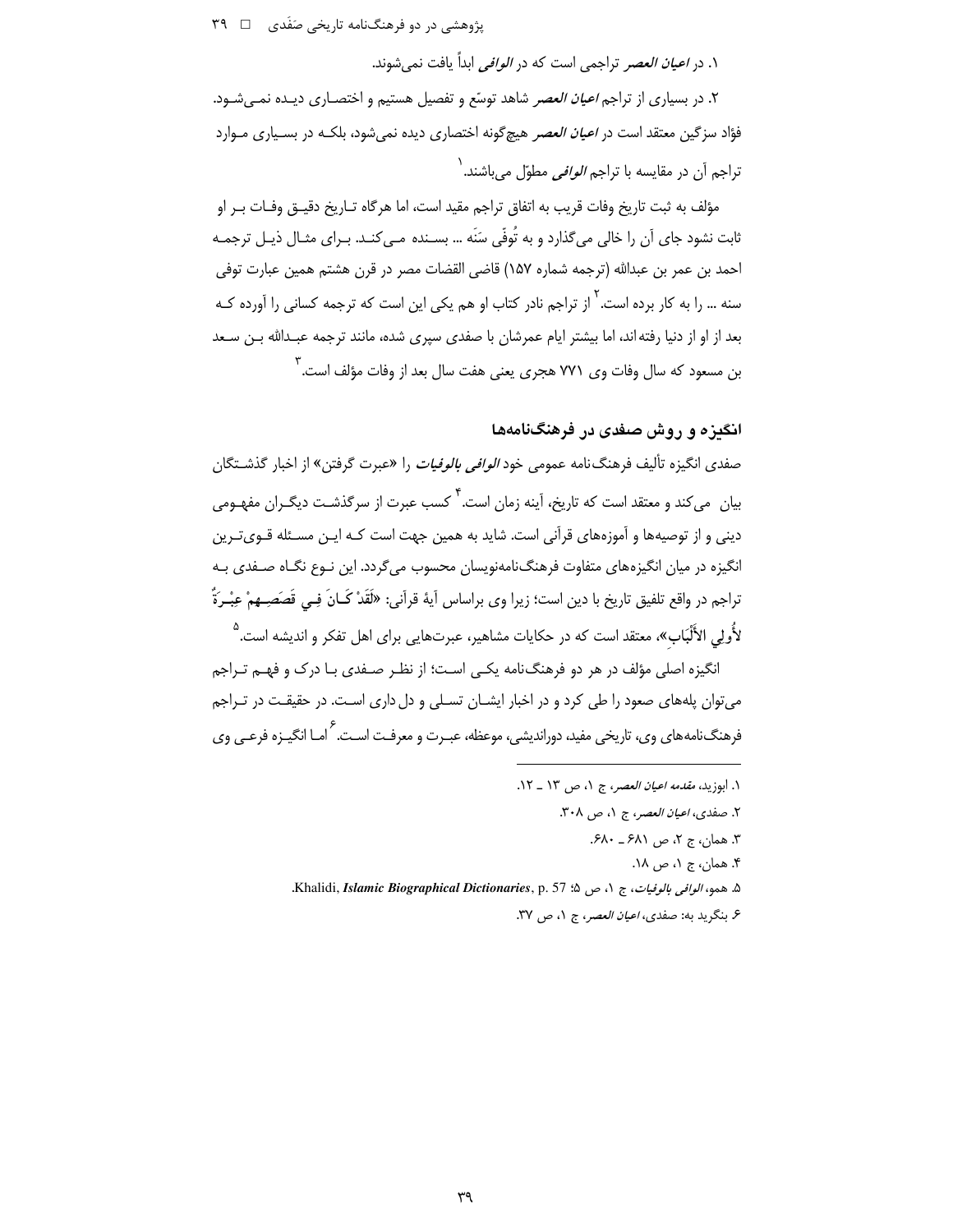۴۰٪ □ فصلنامه علمي ـ پژوهشي تاريخ فرهنگ و تمدن اسلامي، س ۵، پاييز ۹۳، شماره ۱۶ اختصار و محدود ساختن تراجم اعیان به معاصران خود وی است. به همین جهت در مقدمه *اعیــان العصــر* می;نویسد: مدت زیادی از عمرم را صرف نوشتن تاریخ بزرگم *الوافی* کردم و آن کتابی بزرگ و مطول گردید. بعد از اتمام آن تصمیم گرفتم کتابی بهاختصار در مورد تراجم معاصرین خود جمعآوری کـنم. ٰ از آنجا که ممکن است چند انگیزه در تألیف یک اثر نقش داشته باشد، چنین برداشـت مـی شـود کـه انگیزه دیگر وی در این کتاب، حفظ خاطره و بزرگداشت یاد بزرگـان، هـمقطـاران، هـمصـنفی هـا و دوستان معاصر خود بوده باشد، هرچند به این مسئله صریحاً اشاره نکرده است.

اما روش وی در تاریخنگاری تراجم روایی و تحلیلی است. به این معنا که بعد از نقل ترجمه فـرد در غالب موارد بهویژه درباره ادبا، شعرا و اشعار آنان نظر خود را با توجه به اینکه خـود شـاعر و ادیبـی توانمند بوده است، <sup>۱</sup> بیان می کند. صفدی منزلت اجتماعی صـاحب ترجمـه را مـورد توجـه قـرار داده، جایگاه او را بین معاصران تبیین کرده است.<sup>۳</sup> او به آنچه صـاحب ترجمـه مـی *گ*ویـد بـه دیـد نقـادی نگریسته و بدون تعقل و تحلیل آن گفتارها را نمی پذیرد. نقـدهای سـودمند وی در مـورد شـاعران و اشعارشان از محسنات و مزایای فرهنگنامههای اوست و چه بسیار بـین او و متـرجم صـاحب شـعر، مشاعره یا مخالفتهایی صورت گرفته باشد. ۲

محتوا و روش تنظیم تراجم

الف) محتواى تراجم

محتوای تراجم در مقایسه با یکدیگر تا حدی متفاوت است. بـه نظـر ایـن موضـوع بـه جایگـاه علمـی، اجتماعی و سیاسی، حرفه، تخصص و … صاحب ترجمه مربوط می شود. صفدی در فرهنگ نامه های خود هر آنچه را که به صاحب ترجمه تعلق دارد، ازجملـه: نسـب، ولادت، وفـات، اسـتادان، شـاگردان، آثـار و تأليفات، اخبار، اشعار (چنانچه شاعر بوده)، حوادث و وقايع تاريخي مرتبط با حيات وي را نقل كرده است.<sup>۵</sup>

تعیین تاریخ وفـات کـه از مهـم تـرین عناصـر محتـوای تـراجم فرهنـگ نامـههـا و بـه تبـع آن فرهنگ نامههای تاریخی صفدی است، مورد توجه جدی وی قرار گرفته است. او اهل دقت در زمینـه ثبت تاريخ وفات است و نشانه آن اين است كه تاريخ وفات برخي از تراجم را ذكر نمي كند و اين أمـر

> ١. همان، ص ٣٨. ٢. ابن تغرى بردى، النجوم الزاهره، ج ١١، ص ١٩. ٣. بنگريد به: صفدي، *الوافي بالوفيات*، ج ١، ص ٣١١ ـ ٢٨٩. ۴. بنگرید به: همان، ص ۲۶۹ ـ ۲۶۲ و ص ۳۳۱ ـ ۳۱۱. ۵. بنگرید به: همان، ص ۲۶۲.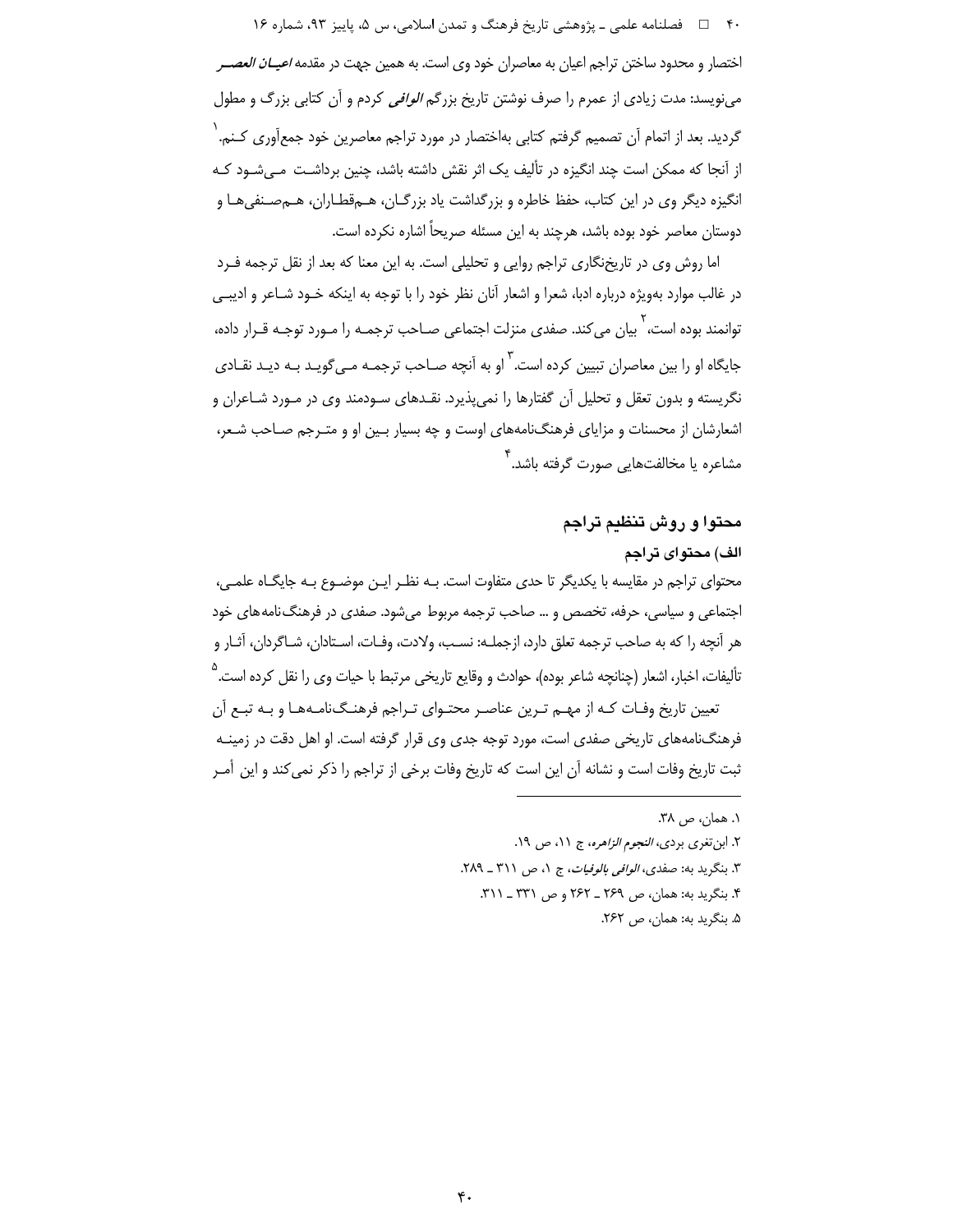# یژوهشی در دو فرهنگنامه تاریخی صَفَدی ۔ □ ۴۱

سهوی یا بهدلیل فراموشی نیست، بلکه از آن جهت ثبت نکرده است که با وجـود تحقیـق بـه تـاریخ دقبق وفات مترج<sub>م</sub> دس*ت* نبافته است. <sup>(</sup>

صفدی بیشترین قسمت ترجمه را به تخصص و حرفه صاحب ترجمه اختصاص می دهـد. ترجمـه علمای دین و دانشمندان شامل حکایت مربوط به تعلیم و تربیت، شهرهایی که سفر کرده و یـا احــادیثی كه روايت كرده مے شود كه نمونه اَن ترجمه الشيخ محے الدين الشاطبي المحدث، (ترجمه ١٣٣) اسـت. <sup>٢</sup> او از آنجا که خود شاعری توانمند بوده، بر دوران زندگانی و دستاوردهای شعری و ادبی شـعرا و ادبـا تكيه ًمي كند. اما اگر صاحب ترجمه از صاحب مقامان و منصبان ازجمله سـلاطين، امـرا، وزرا و يـا … باشد، از حوادث و وقایع دوران حیات وی سخن ً میگوید. در اینجا ترجمه کاملاً صبغه تاریخ سیاسی به خود می گیرد. در این هنگام وی حتی حوادث روزانه را نقل می کند. برای مثـال در *اعیــان العصــر* ذیل ترجمه محمد بن قلاوون سلطان مملوکی (ترجمه ١٧٢١) مینویسد: او در هشتم ربیعالاول سـال ۶۹۹ برای مصاف با غازان خان مغول وارد دمشق شد و نُه روز در آنجا ماند و چون تاتـار سـاحل فـرات را اشغال کرده بود، روز هفدهم ماه مذکور دو سیاه با هم درگیر شدند.<sup>۳</sup>

وصف خصايل اخلاقي، علمي و شخصيتي مُتَرْجَمْ كه يا به صراحت يا تلويحاً صورت مـي گرفـت، بخش دیگری از محتوای ترجمه بود. صفدی سعی می کند صاحب ترجمه را به اوصافی کـه شایسـته اوست توصیف کند؛ <sup>۲</sup> زیرا معتقد است که نویسنده تراجم بایـد متصـف بـه عـدالت و دوری از هـوا و هوس باشد و نسبت به صاحب ترجمه شناخت داشته باشد.<sup>۵</sup> اهل تـلاوت قـرآن، صـاحب خـط زيبـا، خوش خلق، خوش گفتار، جوانمرد، نیکوکار و … بعضی از تعابیری است که صفدی در وصف بعضـی از اعیان فرهنگ<code>نامه</code>های خود به کار برده است. <sup>۶</sup> او در وصف ابوالوفاء الصوفی (ترجمه ۳۱۲۷ الـوافی) او را با جملاتی مانند: وی اخلاقی حسنه و گفتاری خوش داشت. هم کلامی با او لذت بخش و کسی از همنشینی با او خسته نم*ی گ*شت، ستوده است.<sup>۷</sup>

١. همان، ص ۶. ٢. بنگريد به: همان، ص ٢٠٩ ـ ٢٠٨. ٣. همو، *اعيان العصر*، ج ۵، ص ٨٠. ۴. همان. ۵. همو، *الوافي بالوفيات*، ج ۱، ص ۴۶. ۶ طریف خالدی در مقاله خود «درآمدی بر فرهنگنامههای تاریخی اسلامی» به زبان انگلیسی معتقـد اسـت کـه

انسان نمی¤واند بهطور قطع فضایلی را که فرهنگنامه نویسان برای صاحبان تراجم خود نقل می کننـد، بپـذیرد. (Khalidi, Islamic Biographical dictionaries, p. 63)

٧. همو، *الوافي بالوفيات*، ج ٧، ص ١٨۴.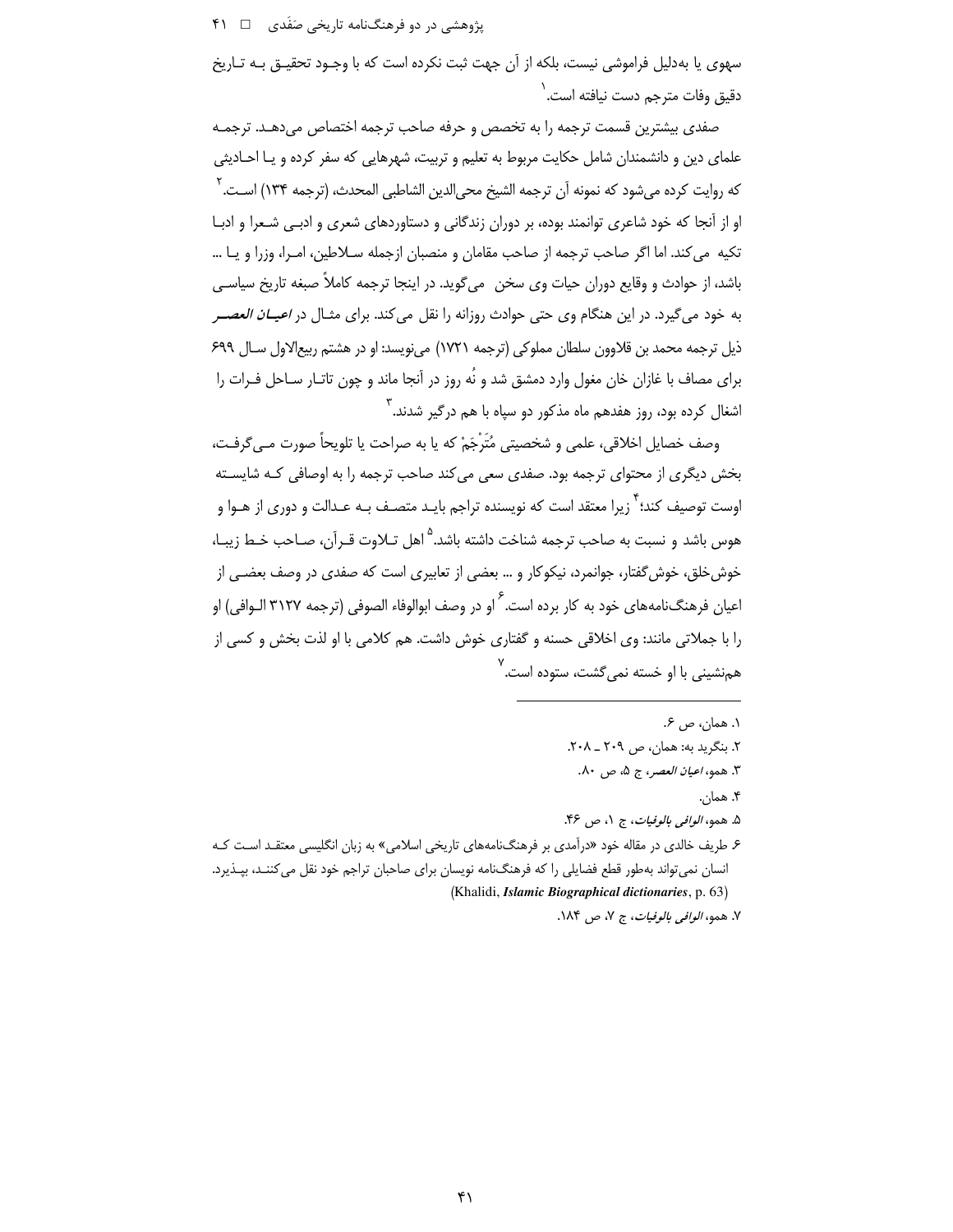۴۲ فصلنامه علمي ـ پژوهشي تاريخ فرهنگ و تمدن اسلامي، س ۵، پاييز ۹۳، شماره ۱۶

صفدی ذیل ترجمه ۱۴۸۲ مربوط به محمد بن احمد بن شویش مینویسد: «بسـیار اهـل تـلاوت قرآن، جوانمرد و نيکوکار بود». <sup>۱</sup>

ارزیابی شخصیت مترجم در پایان، بخشی از محتوای تراجم وی است. او نیـز ماننـد بسـیاری از فرهنگ نامهنویسان دیدگاه خود را با استفاده از منابع دست اول و یـا از طریــق مقایســه چنــد دیــدگاه معتبر ارائه مے دهد. گاهی به موجب رعایت تقوا یا نبود منابع و اطلاعات دست اول یا هـر دوی آنهـا، قضاوت اسلاف خود را نقل كرده است. از باب مثال، ذيـل ترجمـه محمـد بـن سـليمان بـن الحـرث مشهور به الحافظ بن الباغندي اولين ترجمه *الوافي بالوفيات* ميiويسد: ابوبكر اسماعيلي گويد: من او را متهم به كذب نمى كنم، ولى بسيار خطا مى كرد و خطيب راجع به او گويد: تمـام اسـاتيد مـا بـه او اعتراض میکردند. دار قطنی درباره وی معتقد بود که بسیار اشتباه میکرد.<sup>۲</sup>

# ب) روش تنظيم تراجم

اصل مشترک تمام فرهنگ نامهها، تنظیم الفبایی در کنار ذکـر تـاریخ وفـات اسـت. هـدف از تـدوین براساس حروف الفبا تسهيل دريـافتن ترجمـه متـرجم اسـت و ايـن مطلبـي اسـت كـه بـزرگـتـرين فرهنگنامهنویسان به آن تصریح کردهاند.<sup>۳</sup>

با أنكه روش الفبايي روش تدوين تمام فرهنگنامههاست، اما بعضي بـه احتـرام شخصـيتهـاي بزرگ، فرهنگنامه خود را با نام آنها آغاز کردهاند. ابن حجر عسقلانی (۸۵۲ ه) صاحب *الدرر الکامنــه* بهواسطه تیرِّک به شیخِالانبیاء حضرت ابراهیم، فرهنگِنامه خود را با نام وی آغاز کرده اسـت و خـود با این عبارت که: تراج<sub>ع</sub> کتاب را با ابراهیم نامها شروع مے کنم، <sup>۴</sup> اشاره داشته است.

ابن تغري بردي (۸۷۴ ه) صاحب *المنهل الصافي* تراجم خـود را بـه جهـت احتـرام بـه اولـين سـلطان ممالیک، المعز آیبک ترکمانی (۶۵۵ ـ ۶۴۸)، با نام وی آغاز کرده است.<sup>۵</sup> آنگاه تمام ایــن مؤلفــان بــه ترتيب الفبايي برگشتهاند.

- ١. همان، ج ۴، ص ٣٠١.
- ٢. همان، ج ١، ص ٩٩.
- ٣. بنگريد به: ابن خلكان، *وفيات الاعيان*، ج ١، ص ٢٠؛ سخاوى، *الضوء اللامع*، ج ١، ص ١.
	- ۴. ابن حجر عسقلاني، *الدرر الكامنه*، ج ١، ص ۶.
- ۵. اگر همسرش شجرالدر \_ بیوه ملک صالح ایوبی پدر آخرین سلطان ایوبیان، توران شاه \_ را که چند ماه حکومت کرد و المعز آیبک ترکمانی را نیز به قتل رساند، به حساب نیاوریم. در ضمن نام صحیح این زن شجر الدر است کـه غالباً در آثار مطالعات و تحقيقات به اشتباه شجرهٔ الدر مي آيد. (بنگريد به: المنصوري، *مختار الاخبار*، ص ٩ ـ ٨)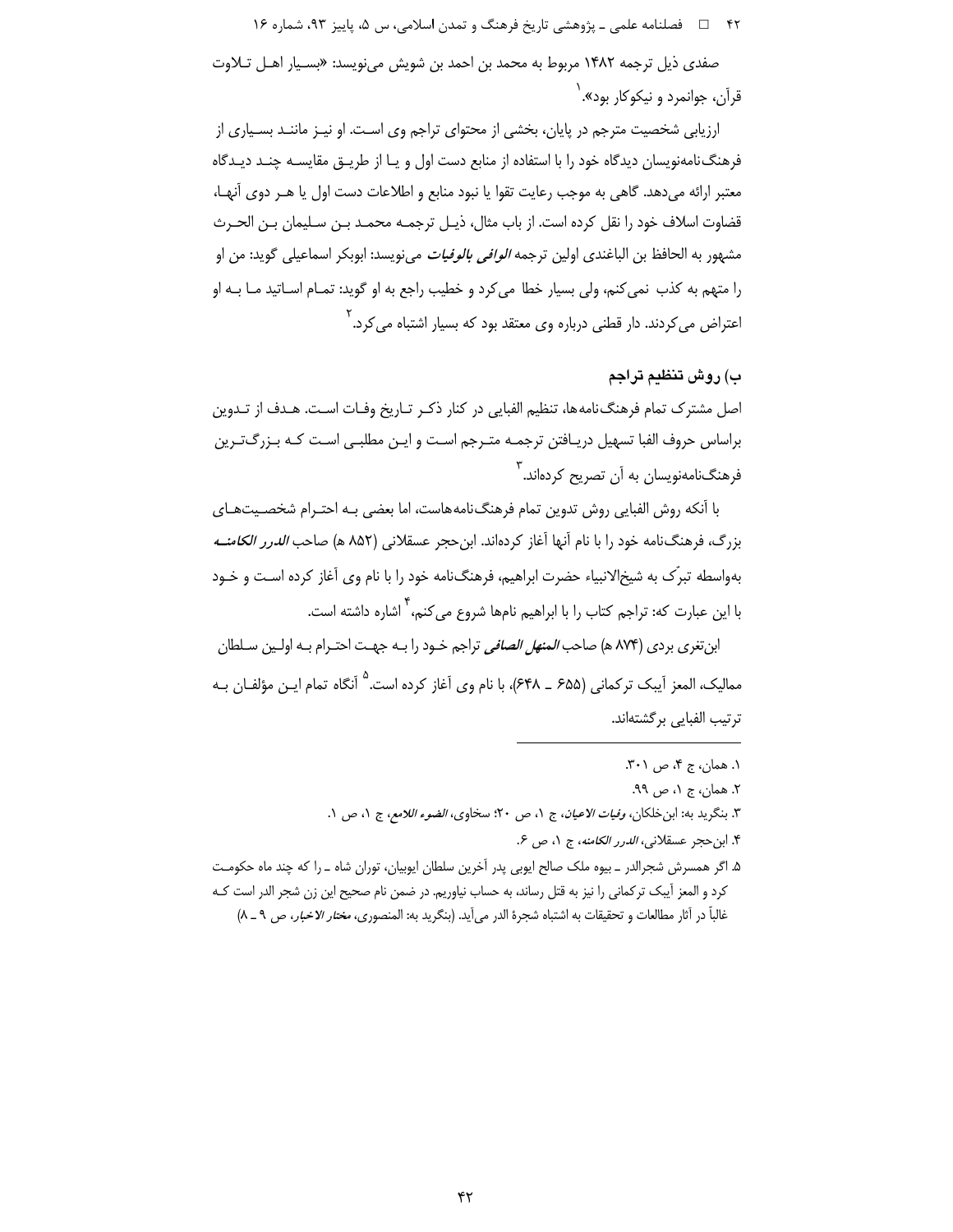## پژوهشی در دو فرهنگنامه تاریخی صَفَدی ه سه ۴۳

صفدي هم، همين منهج را در پيش گرفته است. او به تقليد از ابـنخطيـب بغـدادي (۴۶۴ ه) در ت*ناريخ بغداد* به احترام ييامبر اسلام حضرت محمدﷺ، تبركاً تراجم فرهنگ نامه عــام خــود *الــوافي* ب*الوفيات* را با نام مبارک پيامبر اسلام، محمدﷺ آغاز کرده و اسامي محمد، احمد و کســاني را کــه نام پدرشان محمد بوده، مقدم دانسته است. او این چنین دلیل خود را ذکـر کـرده اسـت: از آنجـا کـه خداوند دین مبین اسلام را به محمدﷺ اعطا کرد، تراجم کتابم را با نام وی شروع می کنم. ` تعــداد اسامی محمد حدود ۲۳۰۰ نفر است که چهار جلد اول فرهنگنامـه نخسـتین وی را در برمـی۶گیـرد. ٰ مؤلف پس از فارغ شدن از اسامی محمد به ترتیب حروف معجم به نامهای دیگر میپردازد.

اما در *اعیان العصر* ترتیب حروف الفبا را تا انتها حفظ کرده و خود به این موضوع تصـریح کـرده است.<sup>۲</sup> مؤلف برای حفظ این ترتیب و تدوین، حتی تراجم نساء را در باب خاص نیاورده، بلکه در ذیـل حرف مربوط ذكر كرده است.

# مناىع فرهنگنامەھاي صفدي

مصنِّفان فرهنگ نامه ها به منابعي براي اطلاعات تراجم خود ارجـاع مـي دهنـد. ايـن اطلاعـات از راه تماس مؤلف با مُتَرِجَم، شاگردان، اساتيد يا آشنايان و گاهي هم از راه استماع از معاصرين خود و غالباً ۖ از منابع مكتوب گذشته بهويژه كتب طبقات، تاريخ عمـومي و محلـي بـه دسـت آوردهانـد. بعضـي از مؤلفین در مقدمه و بعضی هنگام نقل در متن کتاب و برخی در هر دو به مصادر خود اشاره کرده انــد. به هر حال منابع نویسنده متنوع گاهی کتبی، گاهی شفاهی و گاهی توأمان می باشند.

صفدی برای تألیف فرهنگiامه بزرگ و نخست خود *الوافی* آن گونه که در مقدمـه اشـاره داشـته بیش از سیصد کتاب را مورد استفاده قرار داده است.<sup>۲</sup> بعضی از منابع مکتــوب وی عبارتنــد: *الاغــانی* ابوالفرج اصفهاني، *تاريخ بغداد* خطيب بغدادي، ت*اريخ دمشق* ابن عسـاكر، *وفيــات الاعيــان* ابـن خلكـان، *تاریخ الاسلام* ذهبی، *معجم الشیوخ* القوصی و دهها کتاب دیگر. برای مثال وی از خطیب درباره ترجمه شماره ٣١٢۴ متعلق به الروزياري الصوفي مي نويسد: خطيب مي گويـد: وي احاديـث بسـياري بـا اغــلاط فراوان روایت م*ی ک*رد.<sup>۵</sup> یا به نقل از ابنءساکر در مورد ابنفطیس مینویسد: وی خط خوش داشـت و در

> ١. صفدي، *الوافي بالوفيات*، ج ١، ص ١٠ \_ ٩. ٢. فاتحى نژاد، *امهات المصادر العربيه*، ص ٧۶. ٣. صفدى، *اعيان العصر*، ج ١، ص ٣٨. ۴. همو، *الوافي بالوفيات*، ج ١، ص ۵۵ \_ ۴۷. ۵. همان، ج ۷، ص ۱۸۴.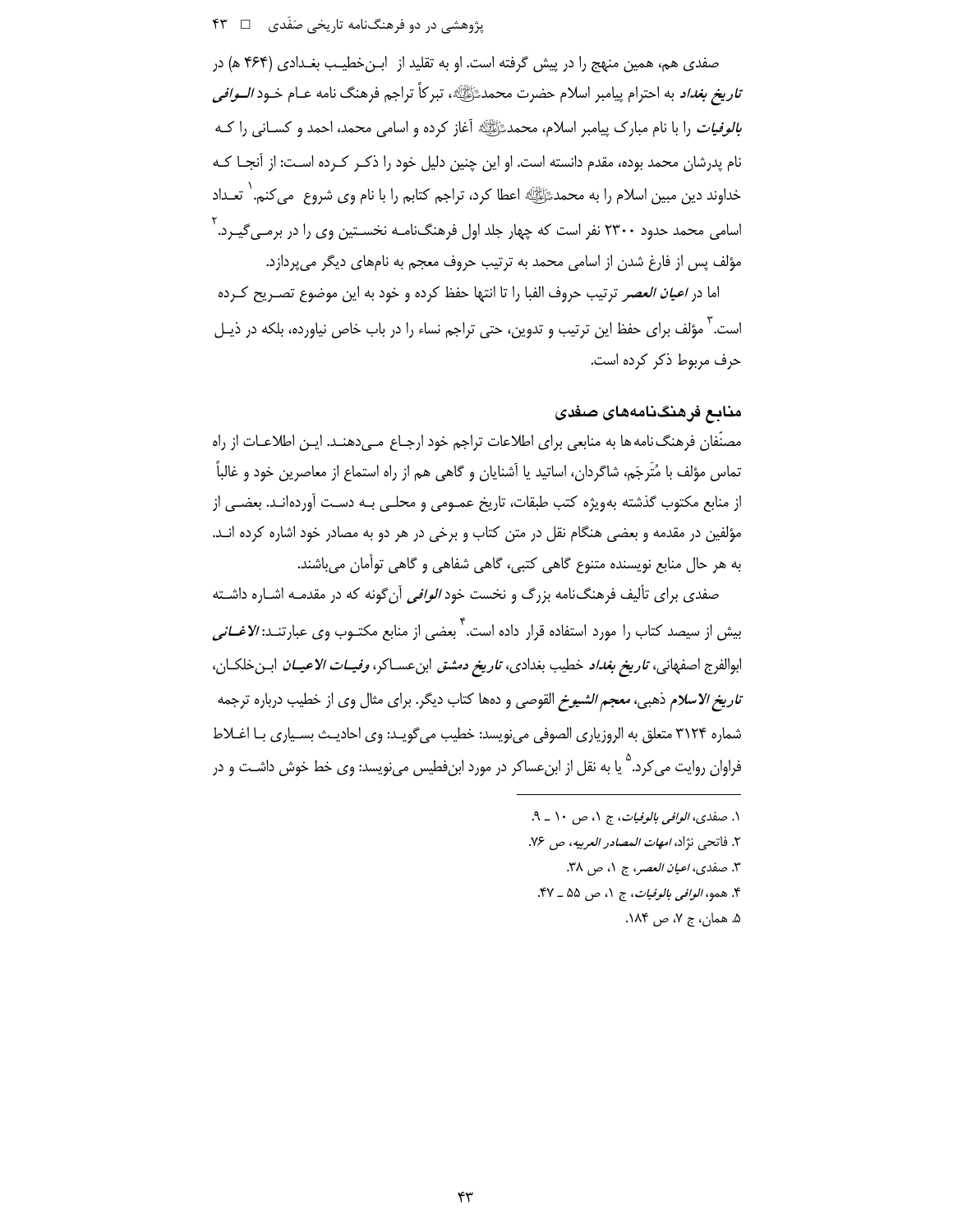۴۴ فصلنامه علمي ـ پژوهشي تاريخ فرهنگ و تمدن اسلامي، س ۵، پاييز ۹۳، شماره ۱۶ بغداد برای مردم ورّاقی می کرد. ٰ اما کتابی که به گفته مؤلف اساس فرهنگنامهاش قرار گرفته، کتاب ذهبی (۷۴۸ ه) *معجم الشیوخ* ــ شامل ۱۳۰۰ ترجمه مشاهیر مسلمان ــ بوده است.<sup>۱</sup> صفدی جلدهای یایانی *الوافی* را که اختصاص به شرح احوال معاصران وی دارد، از منابع شـفاهی بزرگـان و مشـاهیر هم عصر خود کمک گرفته است. در این قسـمت منـابع معلومـات و اطلاعـات تـراجم فرهنـگiامـه عمومی وی با منابع *اعیان العصر* مشترک می گردد.

صفدی اطلاعات اصلی فرهنگ نامه دومش ی*عنی اعیان العصـر* را غالبـاً از مشــاهدات خـود و آنچــه از دیگران شنیده اخذ کرده است. عبارات فراوان قال لی، اخبرنی و حکی لی، مؤید این است کـه بیشـتر منـابع وی در این فرهنگ نامه شفاهی بوده است. <sup>۳</sup> این منابع شـفاهی دو دسـتهانـد: ۱. افـراد مطلـع بسـیاری کـه صفدي اطلاعات خود را از آنها كسب كرده است. ٢. چند فرد مطلع خاص و موثقي كه صفدي غالباً از آنهـا نقل می کند. بعضی از این افراد عبارتند از: ۱. ابوحیان (۷۴۵ ه) نحوی مشهوری که صـفدی شـعر عربـی را نزد او آموخت. مؤلف در *اعیان العصر* به دانش بالای وی در زندگینامهها اشـاره دارد. ۲. فضـل|لله عمـری (۷۴۹ هـ) صاحب اثر معروف *مسالک الابصار في ممالک الامصار*. همکــار صــفدي در ديــوان انشــاء دولـت ممالیک. مؤلف بسیاری از تراجم این اثر خود را از زبان او شنیده و در ذیل ترجمه وی به این مسئله اعتـراف کرده است. ۳ ٪. ابن سید الناس، دوست صمیمی و همکار وی در دیوان انشای قاهره و اهــل ادبیــات و شــعر. ۴. قاضي القضات تاجالدين سبكي (٧۵۶). صفدي از آثار وي ازجمله *طبقات الشـــافعيه الكبــرى* ســود بــرده است. سبکی مدعی است که صفدی برای نگارش آثار خود بهویژه *اعیان العصر* از او کمک گرفته است.<sup>۵</sup>

مؤلف به استفاده از بعضی منابع مکتوب نیز تصریح کرده است که برخی از آنها بـه ایـن قرارنـد: *الوافي بالوفيات* همان¢ونه كه قبلاً دلايل خود را آورديم نبايد تصور كرد كه *اعيان العصــر* مختصـر *الوافي* است، هرچند كه بسياري از تراجم آن از *الوافي* گرفته شده است. بين تراجم اين دو فرق هـاي روشنی است که موجب تفاوت این دو اثر شده است*. البدر السافر و تاریخ الصعید* هـر دو از أدفـوی (۷۴۸ هـ) ــ مربوط به تراجم اعيان مصر عليا و شهر الصعيد *ــ تاريخ مصر* از قطبالدين حلبـي (۷۳۵ هـ) و معجم *الک*یبر البرزالی، شامل سه هزار ترجمه علمای مسلمان<sup>ع</sup> که صفدی از آثار او بسیار اسـتفاده کـرده،

١. همان، ص ۴۰۳.

2. Little, *Historigraphy of the Mamluks*, p. 201 - 202. 3. Ibid, p. 203.

۵. سبكي، الطبقات الشافعيه الكبرى، ج ١٠، ص ۶.

۶. بنگريد به: ابوزيد، *مقدمه اعيان العصر*، ج ١، ص ٢١.

4. Ibid.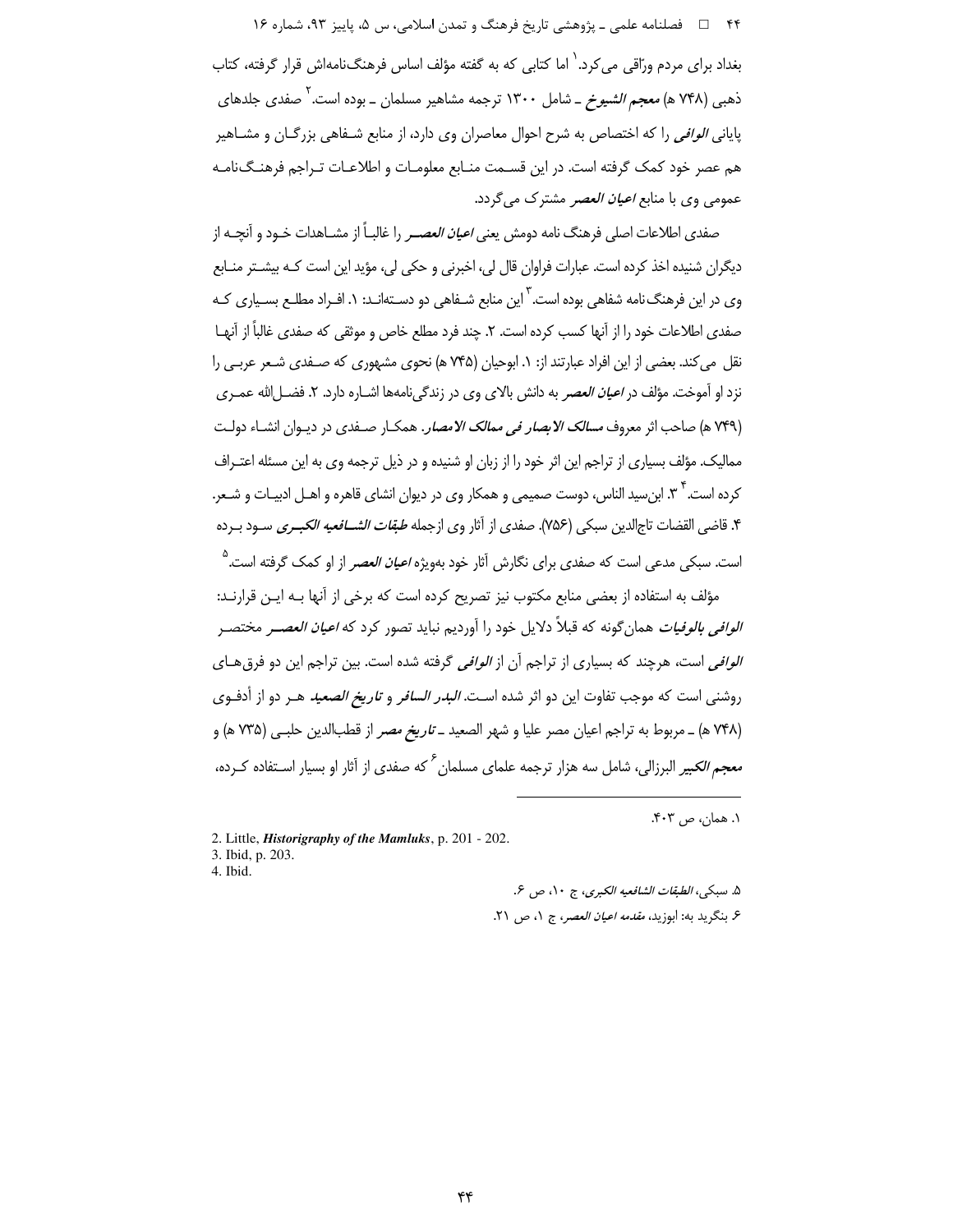یژوهشی در دو فرهنگنامه تاری*خی صَفَدی ۔* M گ

زیرا حداقل ۶۵ بار از برزالی نام برده است و غالباً می،نویسد که برزالی چنین می گوید. <sup>(</sup>

گویا صفدی برای تألیف فرهنگنامههای خود، علاوه بر منابع مکتوب و شفاهی، به جهت اشتغال در دیوان انشای دولت ممالیک از منابع و اسناد و مدارک مختلف دیگر مانند منابع حکومت، ارتـش، اسناد مالی و تجاری، دفاتر دیوان، اسناد قضایی، منابع ادبی مالی و غیره بهویژه در مورد فرهنگ نامـه بزرگ و جامع خود بهره مند شده است.

# سىك ادىي فرھنگىنامەھاي صغدى

از آنجا که صفدی در زمره ادبا و شاعران شام در عصر ممالیک و همچنین از دبیران برجسـته دیـوان انشای ایشان بود، از صرف، نحو و بلاغت عربی بهره فراوانی داشته است. بنابراین فرهنگ نامـههـای وی نه تنها فاقد اشکالات عمده دستوری زبان عربی است، بلکه بهویژه بهواسطه نقل اشـعار شـاعران و نقد آنها از غنای ادبی سرشار برخورداراست. اساساً مورخان شـامی در ایـن برهـه از ادبیـات عربـی کلاسیک در مقایسه با مورخان و نویسندگان مصری برخوردار بودهاند.<sup>۲</sup>

نثر صفدی در *الوافی بالوفیات* سلیس، روان و به دور از پیچیدگی های زبانی و آرایه های لفظـی اسـت. گویا میداند که فرهگنامه وی مورد استفاده صاحبان فرهنگها، علوم، تخصـص و آداب مختلـف قـرار می *گ*یرد، به همین دلیل نثر آن را ساده و روان اختیار کرده است. <sup>۳</sup> او حتی گــاهی عبــارات ســاده تــاریخی و ازجمله عبارات عامیانه مردم را به کار میبرد. چهبسا جملات عامیانه و رکیک هم در میـان تــراجم او ديده شود. از باب نمونه ذيل ترجمه الوزيربن بقيه (ترجمه شماره ۶) وزير عزالدوله بويهي عبارت مردم را در وصف او چنین ثبت کرده است: من الغضاره الی الوزاره <sup>۴</sup> (بهواسطه پـول و ثـروت فـراوانش بـه وزارت رسيد). محقق كتاب *اعيان العصر* ضمن تأييد عمل او، عدم دخالت وي در جمــلات را امانــتداري تحليــل نموده و معتقد است که علاقه او به نقل دقیق باعث شده که عبارات وی از اسلوب بلندی خاص کـه ه<br>ترجمه از ابتدا داش*ت،* محروم گردد.

اما نثر صفدی در *اعیان العصر* در مقایسه با فرهنگiامه نخست، منشیانه (نه ناشـیاته)، ادیبانــه و اندکی مغلق است. برای مثال وی ذیل ترجمه محمد بن احمـد بـن یعقـوب (ترجمـه شـماره ۱۴۷۴)

1. Little, *Historiography of the Mamluks*, p. 200 - 201.

2. Liguo, Mamluk studies Review, 1, p. 31.

۳. برای نمونه بنگرید به: صفدی، *الوافی بالوفیات*، ج ۱، ص ۱۴۰ ـ ۱۳۲ و ص ۲۳۲.

۴. همان، ص ۱۰۰.

۵. ابوزيد، *مقدمه اعيان العصر*، ج ٠١ ص ١٨.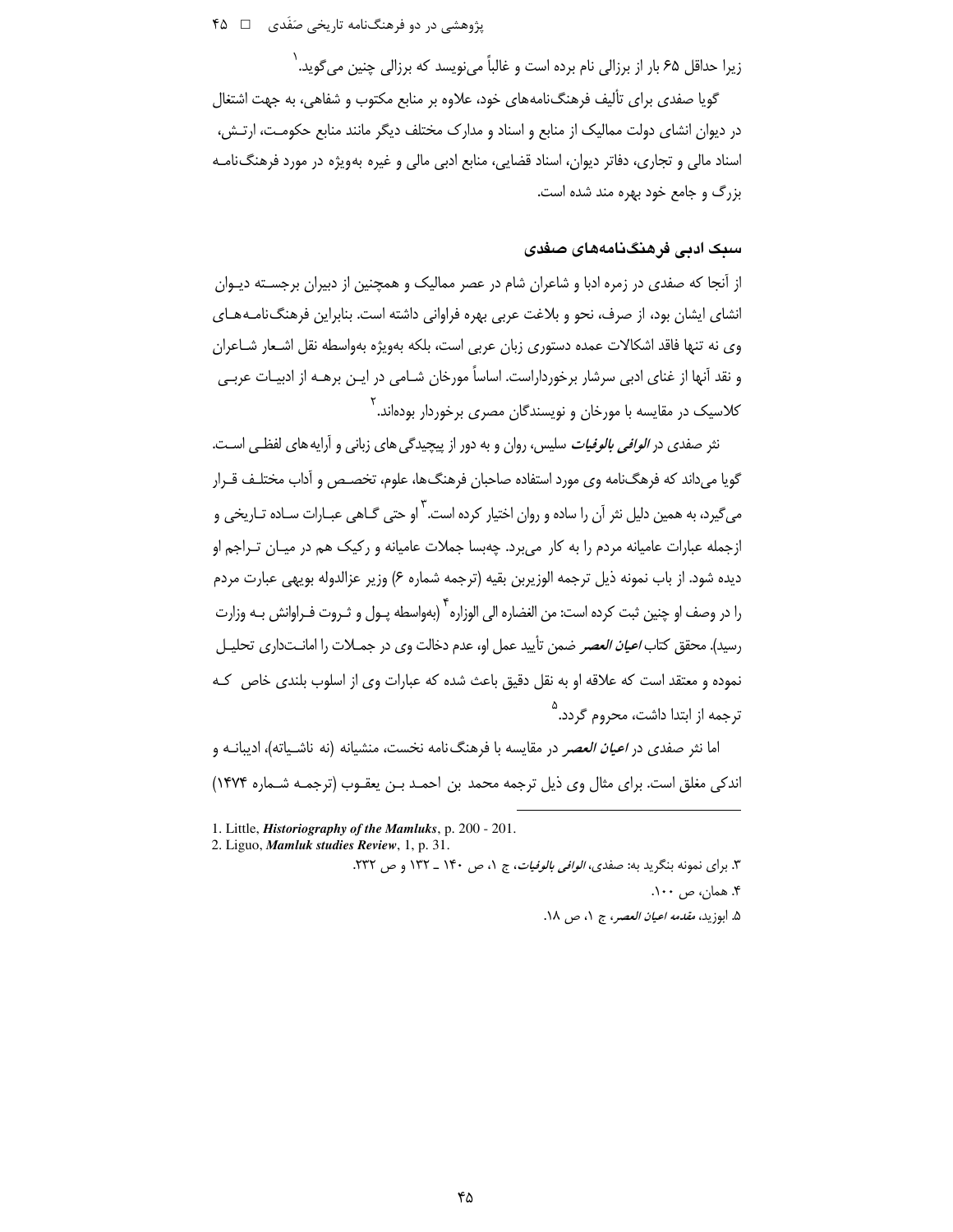۴۶ = المصلنامه علمي ـ پژوهشي تاريخ فرهنگ و تمدن اسلامي، س ۵، پاييز ۹۳، شماره ۱۶ چنین ادیبانه و مغلق نوشته است: «باشر کتابه الانشاء و تنقّل بها في حنایــا بــلاد و أحشــاء، و کــان يكتب سريعاً و يجعل الطرس بقلمه روضاً مريعاً. الا انه لا ينشئ شيئاً. و لكنه يجعل في التقييد ظلاً و فيئا و كان في خُلُقه حدِّه و في عمار ستَّه شدَّه».`

#### جایگاه، منزلت و مزایای فرهنگنامههای صفدی

فرهنگ نامهها آینه تمام نمای جامعه اسلامی از تمام جوانب دینی، سیاسی، تاریخی، علمی، فرهنگے، ادبے و حتی جنگی و پزشکی و دگرگونیهای آن است. از طریق این آثار مـا بـا روش معیشـت مـردم، عـادات و رسوم، فرهنگها، مشاركت مردم در سياست و اقتصاد، علم و اجتماع، فرهنگ و عمران آشنا مىشويم.

از آنجا که این آثار، تراجم بسیاری از بزرگان علم و ادب اسلامی را در خود جای دادهاند، سـند فرهنـگ و تمدن اسلامی محسوب می شوند و به گفته مستشرق پرفسور گیب به این سبب که فرهنگ نامههـا شـرح مبسوط و كاملي از حيات فكرى و مذهبي جامعه اسـلامي نظيـر فعاليـتهـاي آموزشـي و علمـي ارائـه دادهاند، بدون آنها تحقیق و بررسی دقیق از فرهنگ و تمدن اسلامی ممکن نیست. <sup>۲</sup>

فرهنگ نامه *الوافی بالوفیات* با بیش از ۱۴ هزار ترجمه از عهد اسـلامی تــا زمــان مؤلـف بـزرگ<code>تــ</sup>رین</code> فرهنگ نامه عام تاریخی قلمداد میگردد. این اثر ادبی و تاریخی را میتوان یک موسوعه (دائرهالمعـارف) در زمینه تراجم مشاهیر و اعیان جهان اسلام به حساب آورد. ۳

مقدمه طولانی *الوافی* که در باب تاریخ، فواید تاریخ، تاریخنگاری، شرایط مورخ، مه<u>م</u>ت پن منــابع تاریخ و … است و در مقایسه با مقدمههای دیگر فرهنگنامهها مفصل و محققانـه نوشـته شـده و بـر ارزش این فرهنگ نامه افزوده است. به تعبیر استاد محمد کردعلی<sup>۴</sup> این مقدمـه بســان مقدمـه ابــنخلــدون [بر العبر] مىماند و خود كتاب*ى* ارزشمند است.<sup>۵</sup>

از این فرهنگ نامه به دلیل در بردارندگی سرگذشت و تجارب اعیان و مشاهیر مسـلمان مـی تـوان بهعنوان یکی ازمنابع مهم آموزشی در حیات انسان اسـتفاده بـرد. همـان گونـه کـه صـفدی گفتـه اسـت از

۴. عالم، نویسنده، مورخ، روزنامهنگار و فعال سیاسی سوریه در قرن بیستم. او بارها مسئولیت وزارت معارف سـوریه را به عهده داشت. استاد محمد كردعلى آثار فراواني در تاريخ ازجمله: *خطط الشام* در ۶ جلد و *الاسلام و الحضاره العربيه* در دو جلد نوشت. وي در سال ١٣٧٢ هـ از دنيا رفت. (المنَجِد، *معجم المورخين الدمشقيين، ص* ۴۲۰)

١. صفدي، *اعيان العصر*، ج ۴، ص ٢٧۶ و ج ١، ص ۴٠ ـ ٣٨ و ١۵٢ ـ ١۴۶.

٢. گیب، تطور تاریخ نگاری در اسلام، ص ٢٢٣.

٣. عطيه، موسوعه المصادر و المراجع، ص ١٥١.

۵. عبدالقادر المبارك، *مقدمه اعيان العصر، ج ۱*. ص ۱۰.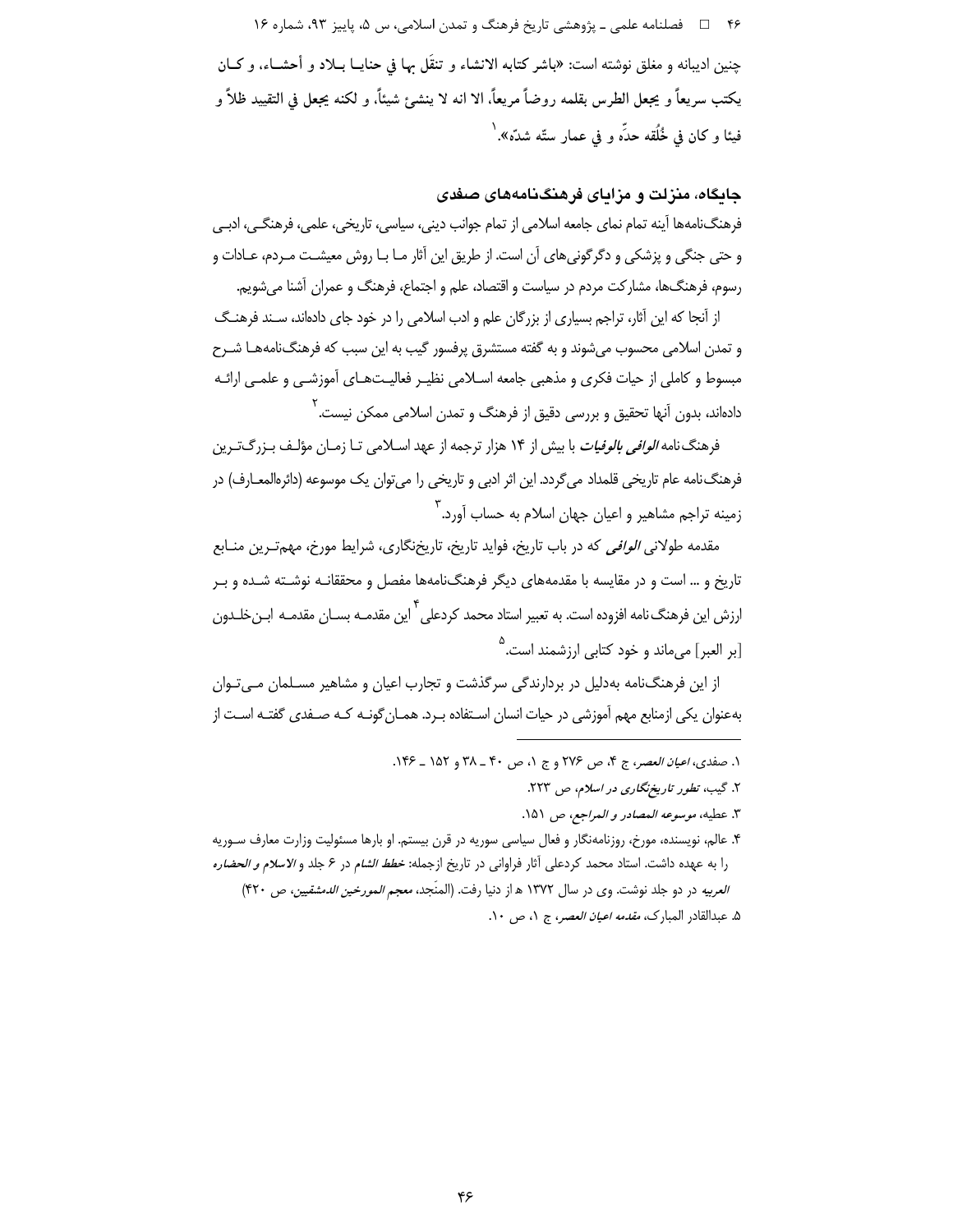یژوهشی در دو فرهنگنامه تاریخی صَفَدی ۔ □ ۴۷

تجارب آن به مصداق آيه شريفه: «لَقَدْ كَانَ فِي قَصَصِهِمْ عِبْرَةٌ لأُولِي الأَلْبَابِ»، مي توان عبرت گرفت. <sup>(</sup>

از آنجا که صفدی خود ادیب و شاعری برجسته بوده و کتاب حاوی اشعار فراوان شعرا مـیباشـد، می توان با رجوع به این فرهنگ نامه عظیم، روش های مختلف نگارش ادبی، تحولات ادبیـات عـرب، تطورات لغت و ... را شناخت.

از ویژگی های فرهنگ نامه *الوافی* تعیین نسب اشخاص است. کتب انساب به ایـن موضـوع اختصـاص دارند؛ اما انساب بسیاری را تنها در این اثر می توان یافت. برای مثال مؤلف ذیل ترجمـه ابـنفطـیس الـوراق (ترجمه شماره ۳۴۰۴) به این شکل نسب وی را ذکر کرده است: احمد بن محمـد بـن سـعید بـن عبیـدالله بـن احمـد بـن سـعيد بـن ابـي مـريم القرشـي الـوراق احمـد بـن عميـر بـن جوصـا الحـافظ الدمشـقي، مشهور به ابن فطیس ۲٫<sup>۰ ا</sup>ین فرهنگ نامه اطلاعات ارزشمندی درباره فعالیتهای اجتماعی، فرهنگــی و موقعیت زنـان در جامعــه اســلامی بــه مــا ارائــه مــی دهــد. نویســنده در ایــن اثــر در مقایســه بــا فرهنگ نامهنویسان پیش از خود مانند یـاقوت حمـوی (۶۲۶ ه) و ابـنخلکـان (۶۸۱). کـه تنهـا تعـداد انگشت شماری از تراجم زنان مسلمان را در آثار خود آورده انـد، اهمیـت زیـادی بـه آنـان داده اسـت، صفدی در *الوافی* ۳۲۸ مورد از تراجم خود را به زنان فعال مسلمان اختصاص داده است.<sup>۳</sup>

هرگاه در تاریخ سیاسی و عمومی در مورد قضایا یا حوادث و بـهویـژه در مـورد اطلاعـات خلفـا، سلاطين، امرا، واليان، وزراء و … با مشكل روبرو شويم، مي توان به اين فرهنگ نامههـا رجـوع و ذيـل تراجم اهل سیاست، گزیده حوادث و وقایع سیاسی و اجتماعی را جستجو کرد.

بسیاری از دستاوردهای علمی دانشمندان اسلامی در خلال جنگها، انقلابها، آتـش سـوزیِهـا، دزدیها، عدم نگهداری صحیح و … از بین رفتهانـد؛ معرفـی کتـب و آثـار از بـین رفتـه دانشـمندان مسلمان با استفاده از این آثار، عظمت فرهنگ و تمدن اسلامی را هرچه بیشتر آشکار میسازد. بـرای نمونه صفدی ذیل ترجمه به ابن مندویه طبیب (ترجمه شماره ۲۹۸۶) از پزشکان بلاد عجم و منحصراً شهر اصفهان از کتب و رسائل فراوان وی در پزشکی نام برده است. آ

از این فرهنگ نامه می توان چگونگی ورود اسلام به یک سرزمین و منطقه را با بررسی، تحقیق و تحلیل تغییر نامهای محلی به اسلامی پی برد. خاورشناس، ریچارد بولت با بررسی تراجم متعـدد، بـه سابقه تشرف یک خاندان به اسلام، چگونگی آن و آغاز ورود اسلام به آن منطقه بـا توجـه بـه تغییـر

- ٣. الحلوجي، كتب التراجم في تراث العربي من بدايه القرن السابع ...، ص ١٧١.
	- ۴. بنگريد به: صفدي، *الوافي بالوفيات*، ج ۷، ص ۵۵ \_ ۵۳.

۱. صفدي، *الوافي بالوفيات*، ج ۱، ص ۵.

٢. صفدي، الوافي بالوفيات، ج ٧، ص ۴٠٣.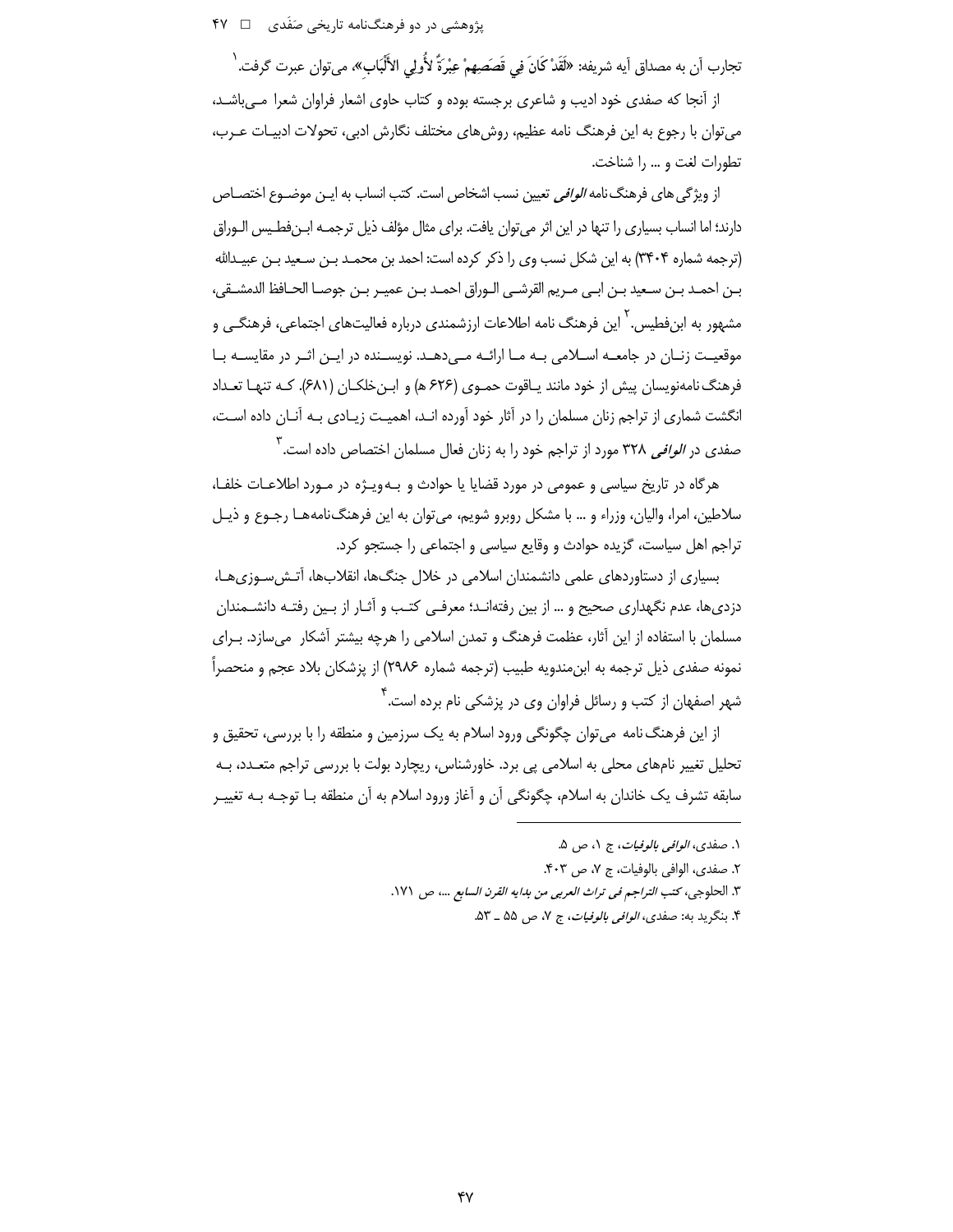۴۸ فصلنامه علمي ـ پژوهشي تاريخ فرهنگ و تمدن اسلامي، س ۵، پاييز ۹۳، شماره ۱۶

نامهای یک نسل از اسامی محلی به اسلامی پرداخته است.<sup>٬</sup> از مزایای فرهنگ نامه وی ضبط صحیح و دقیق اعلام دشوار است. صفدی اعلامی را که احتمال مے داده قرائت صـحیح آن بـرای خواننــده دشوار باشد به کمک حروف معجم تسهیل کرده است. برای نمونه وی در ذیل ترجمه ابـن٬شَـطْریه از اعيان اندلس \_ كه تاريخ وفات را ذكر نمي كند \_ مـي نويسـد: احمـد بـن عبـدالرحمن المعـروف بـابن شطريه \_ بفتع شين المعجه و سكون الطاء المهمله و كسرالراء و فتح الياء آخر الحروف و بعدها هاء.<sup>٢</sup> اما در مورد اهمیت و مزایای فرهنگ نامه *اعیان العصر* علاوه بر مطالب فوق|لذکر می توان به این

مطالب اشاره کرد:

۱. بسیاری از تراجم این کتاب ثمره مشاهده، مشافهه و دیدار مستقیم و چهره به چهره مؤلـف بـا صاحبان تراجم است. بنابراین تاریخ زنده عصر مؤلف محسوب می شود.

۲. کتاب از مهمترین منابع قرن هشتم هجری (۷۶۴ ـ ۶۹۶) در زمینـه تـراجم اعیـان و مشـاهیر مسلمان عصر ممالیک بحری (۷۸۴ ـ ۶۴۸) است و منبعی قابل اطمینان بـرای بسـیاری از اطلاعـات تاریخی، اجتماعی و فرهنگی در این قرن محسوب می گردد. <sup>۳</sup>

۳. این فرهنگ نامه منبع اساسی راجع به حیات خود صفدی است. در آن اشارات زیادی به حوادث دوران حیات وی مانند مناصب و مقامات، اجازاتی که از علما گرفته، سفرها، مشایخ، اشـعار، تألیفـات و … شده است. از باب نمونه صفدی در ذیل ترجمه محمد بن احمد بن محمـد شـیرازی (ترجمـه ۱۴۶۵)، ناظر الجامع الاموی و محتسب دمشـق، روز ۱۸ ربیـع الاول سـال ۷۳۱ را روز ورود خـود بـه دیـوان دمشق یاد کرده است.<sup>۴</sup>

۴. این کتاب منبع مهمی در مورد اشعار صفدی، نقدهای او در مورد اشعار دیگران و بـاز تاباننــده شعر و ادب در قرن هشتم در شام و مصر است.

۵. محقق و پژوهشگر می تواند در این فرهنگ نامه بسیاری از قضایای اجتماعی، عادات و سـنن و آداب و رسوم، لباس ها، سلاحهای متداول و تاریخ بنای برخی مساجد و قلاع را بیابد.

#### آسىتشناسى

هرچند فرهنگ نامه های صفدی از اهمیت بسزایی در مطالعات تاریخی اسلامی برخـوردار اسـت، امـا دارای نواقص و اشکالاتی است که به بعضی از مهم ترین آنها اشاره میکنیم.

3. Little, Historiography of the Mamluks, p. 195.

۴. صفدي، اعيان العصر، ج ۴، ص ٢٥٧ ـ ٢٥۶.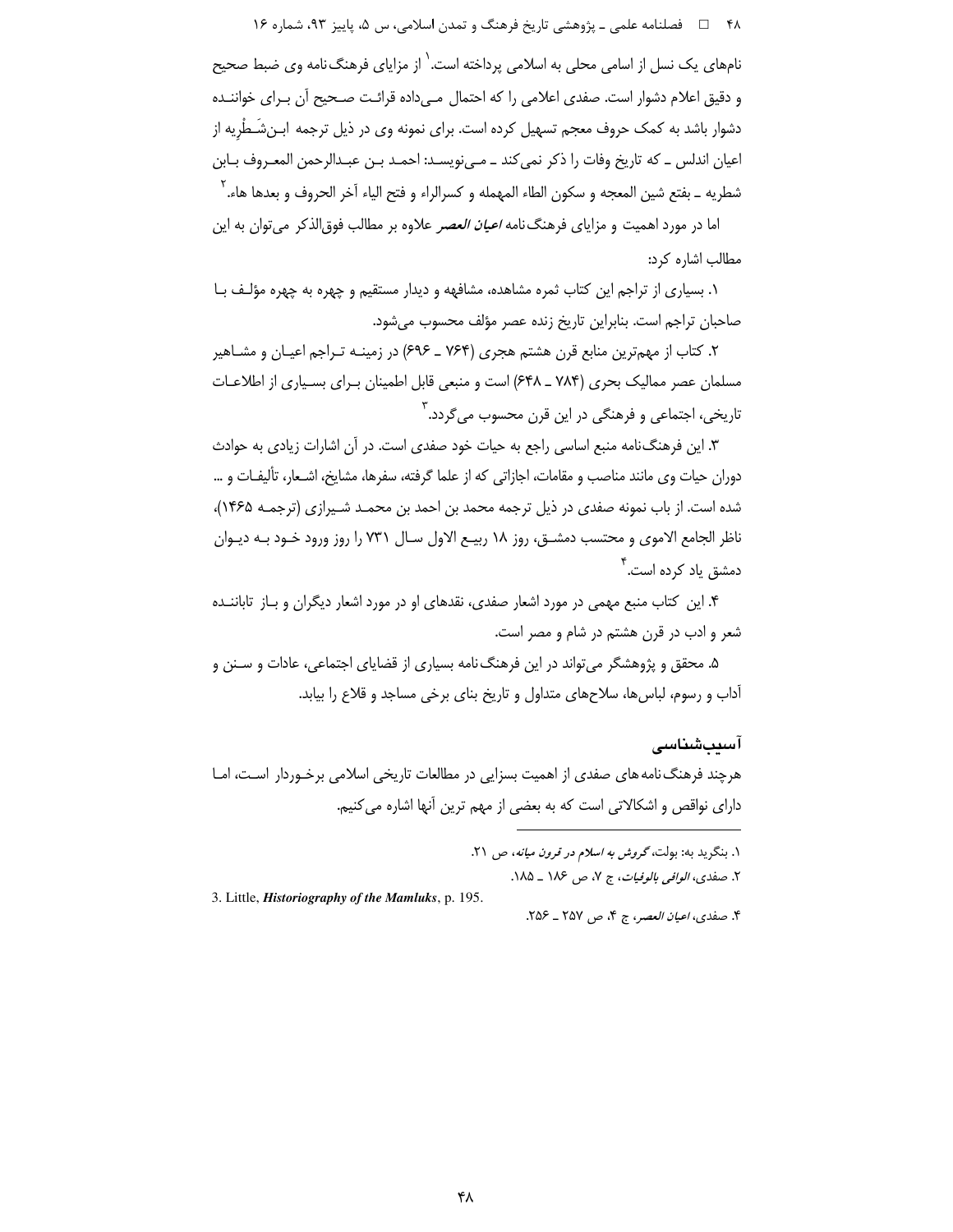#### الف) تفصيل و اختصار در تراجم

یکی از موضوعاتی که در آسیبشناسی تمام فرهنگ نامههای تاریخی و بـه تبـع آن در فرهنـگ<code>نامـههـای</code> صفدی قابل بررسی و تحلیل است، إطناب مملّ یا ایجاز مخلّ در مورد تراجم است. به این معنــا کــه بعضی از تراجم بسیار طولانی و خسته کننده و بعضی بسیار کوتاه و فاقد اطلاعات ارزشمند می باشند. صفدی خود بر این رأی است که نویسنده هنگام نوشتن ترجمه یـک فـرد نبایـد تحـت تـأثیر هـوا و هوس قرار بگیرد و کسی را که دوست دارد، ترجمهاش را بلند آورد و به مـدح وی بپـردازد و ترجمـه کسے , ,ا که خوش , ندارد کوتاه بنویسد.<sup>\</sup> اما خود از عهده این کار برنیامده؛ زیرا تعداد زیادی از تــراجم وی در هر دو فرهنگ نامهاش یا بسیار مطول و یا بسیار مختصرند به گونهای که جز ذکر نام اطلاعات مفیدی در بر ندارند. البته طولانی یا کوتاه بودن تراجم هم به عواملی چون: شهرت فـرد، میـزان منـابع، توان مؤلف در بهرهبرداری از منابع، معاصرت با صاحب ترجمه و … برمی گردد. ذکر نسب کامـل و تمـام تأليفات فرد و بهويژه نقل اشعار شاعران ذيل تراجم آنها نيز در دراز نويسي تراجم مؤثر بودهانـد. صـفدي گاهی دیوان شعر یک شاعر را ذیل ترجمه وی نقل میکند و چیزی از آن کم نمیکنـد. وی ده صـفحه از بیست و دو صفحه مربوط به ترجمه استادش ابن سید الناس را به اشعار وی اختصاص داده است. <sup>۲</sup>

صفدی شرح حال دوستان، اساتید، مشایخ، هم صف و هم میهنان و از میان آنهـا خصوصـاً ادبـا، شعرا و دیوانیان را بلند و جز آنها را کوتاه نوشته است. مثلاً ترجمه ناصرالدین ابن|لصـایغ را بــرخلاف ترجمه استادش تنها در سه سطر <sup>۳</sup> و حتی تراجم بسیاری را در کمتر از یک سطر ذکر کـرده اسـت. او در ذیل ترجمه محمد بن اُبی بن کعب تنها میiویسد: در سال ۶۳ از دنیا رفت. <sup>۴</sup> به قول هامیلتون گیـب، اشکال مهم در تراجم بلند این است که چون ترتیب موضوعی یا سال شـمارانه وجـود نـدارد، احتمـال شخصیتپردازی زیاد است.<sup>۵</sup>

### ب) تيعيض و تعصب در تراجم

این موضوع از آسیبهای جدّی تمام فرهنگ نامههای تاریخی است. غالب فرهنگ نامهنویسان، تراجم هم حرفه|ی ها و نیز تراجم هممیهنانان خود را بر دیگران ترجیح دادهاند. صفدی هم از ایـن موضـوع

> ١. همو، *الوافى بالوفيات*، ج ١، ص ۴۷ ـ ۴۶. ٢. همان، ص ٣١١ \_ ٢٨٩. ٣. همان، ص ٢٨٨. ۴. همان، ص ۳۳۴. ۵. گیب، تطور تاریخ نگاری در اسلام، ص ۱۱.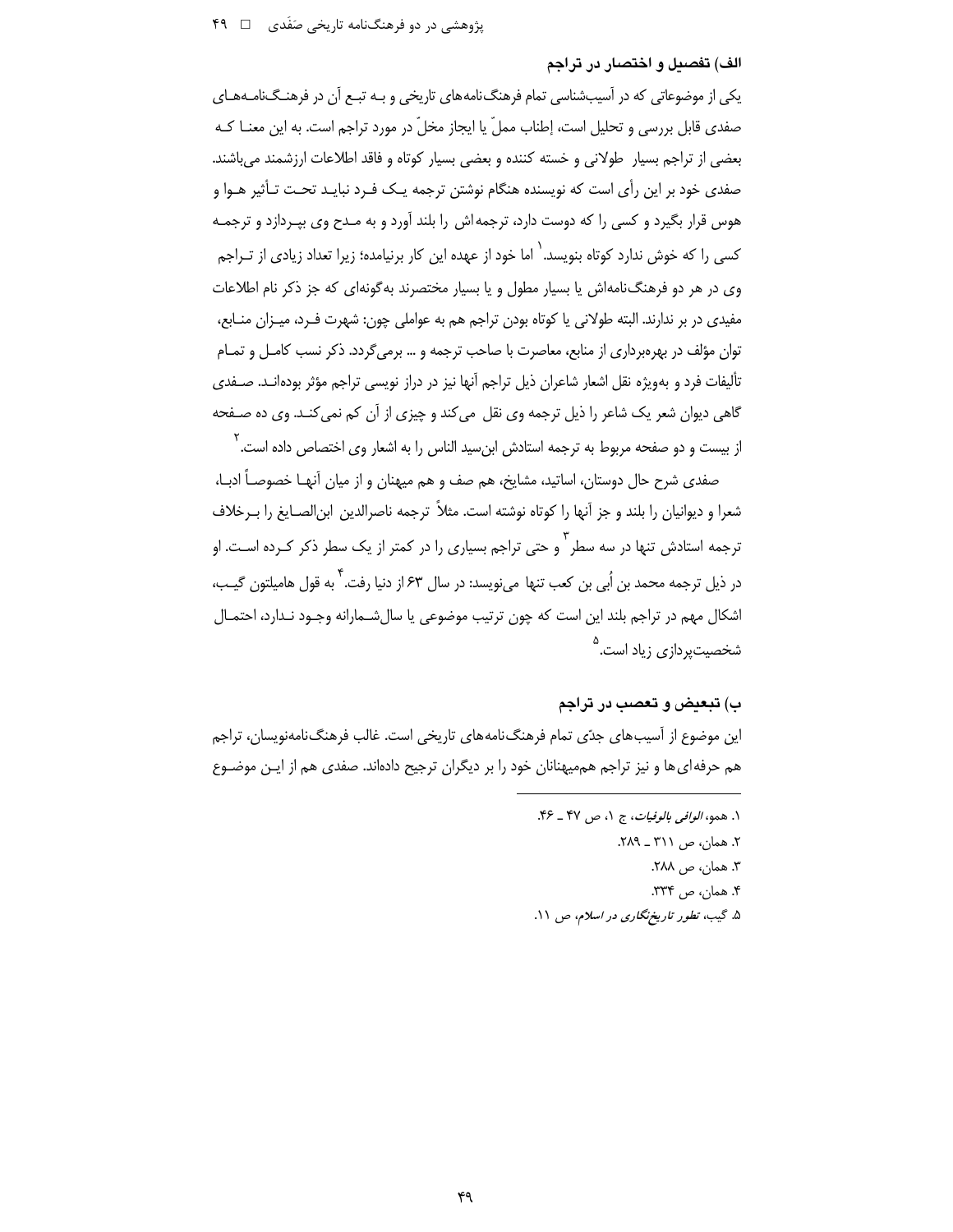۵۰ هـ = فصلنامه علمي ـ پژوهشي تاريخ فرهنگ و تمدن اسلامي، س ۵، پاييز ۹۳، شماره ۱۶ استثنا نیست. از آنجا که وی از ادبا و شاعران برجسته عصر خود بوده است، به این طبقه توجـه ویـژه داشته بهگونهای که بسیاری از تراجم هر دو فرهنگنامه وی به این طبقات تعلق دارد.

تعصب به هم میهنان بعضی اهل شام در شرح حال های او آشکار است. عبدالستار الحلوجی مـورخ معاصر مصر تأکید او به تراجم این منطقه و مصر را بهدلیل اهمیت این بـلاد در گسـترش فرهنـگ و ِ تمدن اسلامی توصیف م*ی ک*ند. <sup>۱</sup>

تعصب به مذهب در انتخاب تراجم تمام فرهنگiامهها و ازجمله آثار صفدي بي تأثير نبوده است. ریچارد بولت، اشاره اندک فرهنگ نامهنویسان شامی [ازجمله صفدی] و مصری به تراجم بزرگان مصر در دو قرن حکومت فاطمیان را در این کشـور، نشـانه تعصـب ضدشـیعی ایـن دسـته از نویسـندگان میداند. ٰ او که نباید به تراجم خود تعصب داشته باشد، چون به ترجمه شیخ مفید متکلم بزرگ شـیعه (و. ۴۱۳) میرسد، او را نویسنده کتب ضالّه برای شیعیان معرفی میکند. ۳

تكرار بعضي از حوادث و وقايع در ابتدا و انتهاى ترجمه، هرچند نادر از ضعف ها و عيوب فرهنگ نامه *اعيان العصر* است. گويي مؤلف ترجمه را در حالت خستگي و بيحالي نوشته و يا آن را از چند منبع اخـذ کرده باشد. برخی از تراجم فرهنگ نامه مذکور \_ هرچند اندک \_ تک راری اسـت، بـدون اینکـه سـبب آن گفته شود. برای مثال تراجم: محمد بن محمد بن عبدالرحمن قزوینی، یوسف بن محمد بن منصـور بـن عمران و علی بن احمد بن زفر دوبار ذکر شده و در موارد تکراری مطابقت در عبـارات و اسـلوب دیـده نمیشود.<sup>۴</sup> از دیگر آسیبهای قابل ذکر این است که صفدی بهدلیل علاقه و تعصب در ستایش بعضـی از افرادی که در زمان نگارش فرهنگنامههایش در قید حیات بودهاند، مبالغه کرده است.<sup>۵</sup>

با توجه به این نواقص و ضعف ها باید در مراجعه به این آثار با جانب احتیاط عمل کـرد و تـراجم مورد پژوهش را با تراجم در دیگر فرهنگنامهها مقایسه نمود.

# نتبجه

۱. صفدی با نگارش فرهنگنامههای تاریخی بزرگ خود، فرهنگنامهنویسی را که با *وفیات الاعیــان* ابن خلکان در قرن هفتم شکل گرفته بود، دنبال و تکمیل کرد.

- ١. الحلوجي، كتب *التراجم في تراث العربي* ...، ص ١٧٠.
	- ۲. بولت، گر*وش به اسلام در قرون میانه*، ص ۱۵.
- ٣. بنگريد به: صفدي، *الوافي بالوفيات*، ج ١، ص ١١۶.
	- ۴. ابوزيد، *مقدمه اعيان العصر*، ج ١، ص ٢٠.
- ۵. بهراميان، اعي*ان العصر و اعوان النصر، ص ٢٨*٥ ـ ٢٨۴.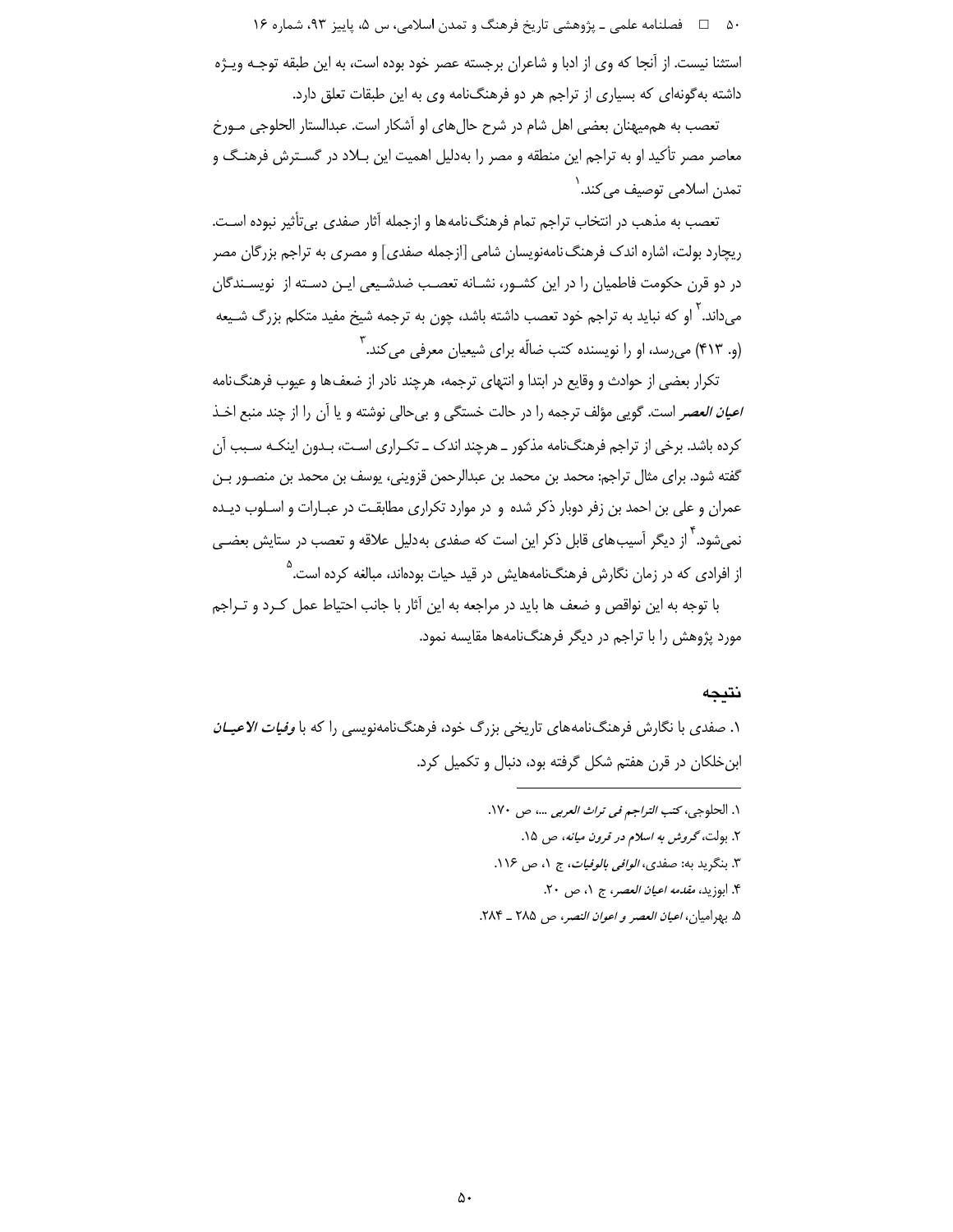پژوهشی در دو فرهنگنامه تاریخی صَفَدی ۔ □ ۵۱

۲. انگیزه اصلی صفدی از تألیف فرهنگنامههای خـود بسـان بعضـی از فرهنـگiامـهنویسـان و مورخان «عبرت گرفتن» از سرگذشت دیگران بوده است. او به این انگیزه با نقـل آیـه شـریفه: «فِـی قَصَصِهِمْ عِبْرَةً لِأُولِي الأَلْبَابِ» تصريح كرده است.

۳. صفدی برای تألیف هر دو فرهنگنامه خود *الـوافی بالوفیــات* و نیــز *اعیــان العصــر* از منــابع مکتوب گذشته و شفاهی معاصران به شکل گسترده سود جسته است. او به سیصد منبع مکتوب مورد استفاده در *الوافی* اشاره می کند.

۴. منابع تراجم بزرگان هم عصر مؤلف در هر دو اثر غالباً شفاهی بوده است و از این جهت هر دو کتاب وجه مشترک دارند.

۵. هیچگاه نباید تصور کرد که کتاب *اعیان العصر خلاصه الوافی بالوفیات* اسـت؛ زیــرا بــا آنکــه بسیاری از تراجم فرهنگ نامه معاصران صفدی مأخوذ از فرهنگ نامه نخسـتین اوسـت امـا از جهـات بسیاری هم با هم تفاوت دارند.

۰۶. از آسیبهای جدی فرهنگنامههای صفدی این است که تـراجم آنگـاه مطـول و گـاه بسـیار مختصر است. هر دو در واقع مصداق اطناب مملّ و ایجاز مخلّ می باشند.

۷. از اهمیت و مزایای ایـن دو فرهنـگـنامـه ایـن اسـت کـه پژوهشـگران عرصـه مطالعـات تـاریخی بهخصوص فرهنگ و تمدن اسلامی عصر ممالیک بحری، نیازمند به مراجعه این دو فرهنگنامه می باشند.

# منابع و مآخذ

## الف) كتابها

- ٤. \_\_\_\_\_\_\_\_\_\_، النجوم الزاهره في ملسوك مصسر و القساهره، تحقيق محمدحسين شـمس الـدين، بيـروت، دار الكتب العلميه، ١٤١٣ ق.
	- ٥. ابن حجر، شهابالدين، *الدرر الكامنه في اعيان المائه الثامنه*، ج ١، بيروت، دار الجيل، ١٤١٤ ق.
- ٦. ابن خلِّكان، شمس|لدين، *فوات الوفيات*، تحقيق الشيخ على محمـد معوضـي و احمـد عبـدالموجود، لبنان، بيروت، دار الكتب العلميه، الطبعه الاولى، ١٤٢١ ق.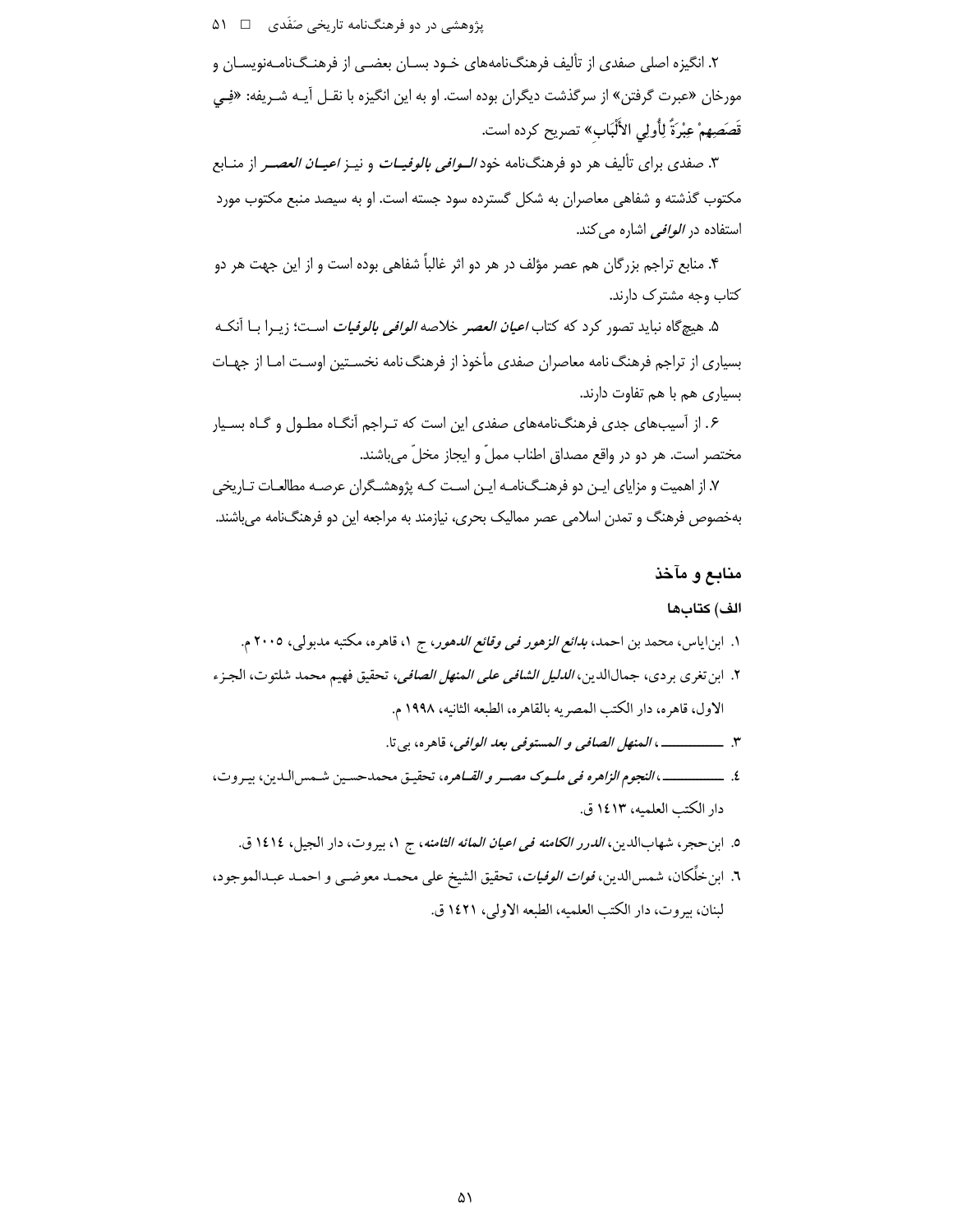۲۸. صفدی، صلاحالدین، *اعیان العصر و اعوان النصر*، ج ۱، تحقیق فالح احمد البکور، لبنان، بیـروت، ۱٤۱۹ ق.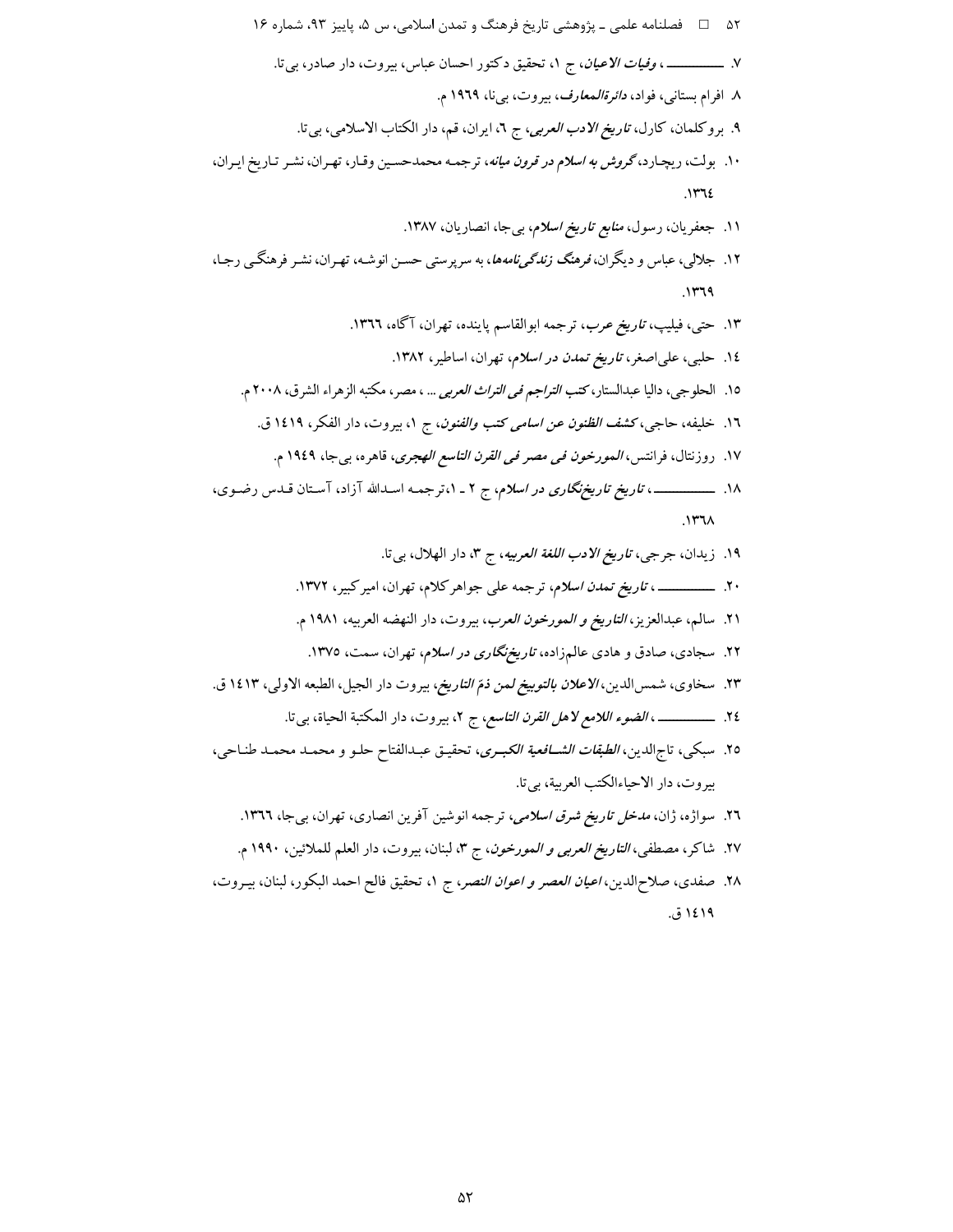- ٣٠. ـــــــــــــــــــــــــ ، *الوافي بالوفيات*، باعتناء هلموت ريترز، دار النشر فرانز بقيسبان، الطبعه الثانيه، ١٣٨١.
	- ٣١. ضيف، شوقي، *عصر الدول و الامارات الشام*، دارالمعارف، الطبعه الثانيه، بي تا.
- ۳۲. عبدالرحمن خضر، عبدالعلیم، *مسلمانان و نگارش تاریخ، ت*رجمه صادق عبادی، تهران، سمت، ۱۳۸۹.
	- ٣٣. عبدالغني حسن، محمد، *التراجم و السير*، دار المعارف، الطبعه الثالثه، بي تا.
	-
- ٣٥. عبدالفتاح عاشور، سعيد، بحوث *و دراسات في تاريخ العصور الواسـطي*، لبنـان، جامعـه بيـروت العربيـه، ۱۹۷۷ م.
	- ٣٦. ـــــــــــــــــــــــ ، مصر و شام في عصر الايوبين و المماليک، دار النهضه العربيه، بي تا. ٣٧. عزالدين علي، محمد، *داراسات نقديه في المصادر التاريخيه*، بيروت، عالم الكبير، ١٤١٤ ق. ٣٨. عطيه، عبدالرحمن، *موسوعة المصادر و المراجع،* دارالاوزاعي، طبعة الخامسة، ١٤١٨ ق. ٣٩. عنان، محمد عبدالله، تر*اجم اسلاميه مشرقية و اندل*سيه، قاهره، دار المعارف، بي تا. ۰٤. ــــــــــــــــــ ، مورخو مصر *الاسلاميه و مصادر التاريخ المصرى*، القاهره، مكتبه الاسره. ١٤. غزى، نجمالدين، *الكواكب السائرة في اعيان المائة العاشره*، بيروت، بي جا، ١٩٤٥ م. ٤٢. فاتحي نژاد، عنايتالله، *امهات مصادر العربيه*، تهران، سمت، ١٣٧٧. ٤٣. الفاخوري، حنًّا، *الجامع في تاريخ الادب العربي*، ج ١، منشورات ذوى القربي، الطبعة الثالثه، ١٤٢٧ ق.
- ٤٤. قلقشندي، ابوالعباس، صبح *الاعشى في صناعة الانشاء*، تحقيق محمدحسين شمس الـدين، بيـروت، الطبعه الثانيه، دار الفكر، ١٤٢٤ ق.
- ٤٥. کاهن، کلود، *درآمدی بر تاریخ اسلام در قرون وسطی*، ترجمه دکتر اسدالله علوی، مشهد، بـیiـا،  $N$
- ٤٦. گیب، ه آر، *اسلام بررسی تاریخی*، ترجمه منوچهر امیری، تهـران، انتشـارات علمــی و فرهنگــی،  $\mathcal{N}$
- ٤٧. محمود عبدالدايم، عبدالعزيز، *مصر في عصر المماليک و العثمانيين*، مكتبـة نهضـة الشـرق، جـامع قاهره، ۱۹۹۲ م.
	- ٤٨. منجَّد، صلاحالدين، *معجم المورخين*، الدمشقيين، بيروت، دار الكتاب الجريد، ٢٠٠٦ م.
		- ٤٩. المنصوري، بيبرس، مختار الاخبار، دارالمصريه اللبنانيه، الطبعه الاولي، ١٤١٣ ق.